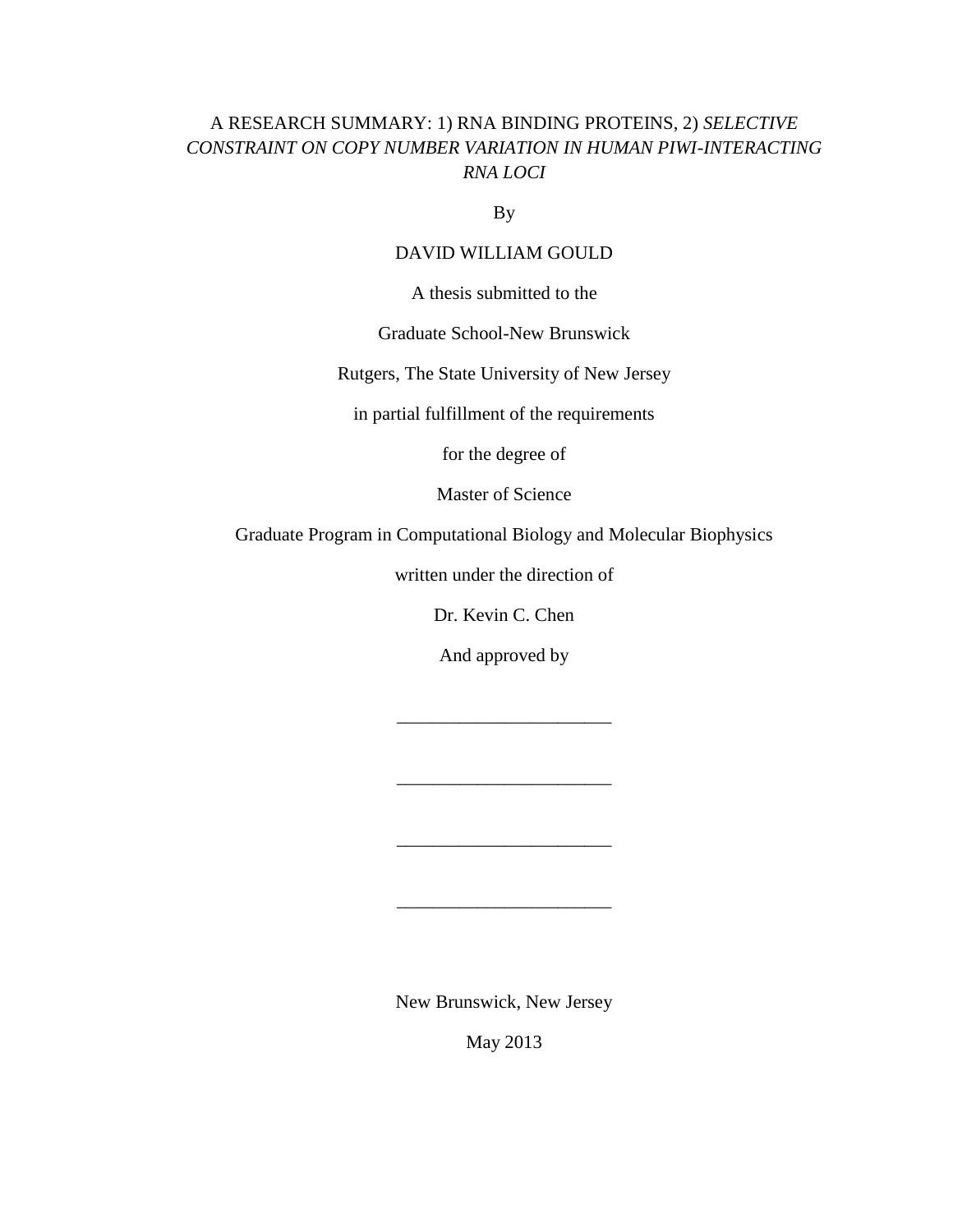### ABSTRACT OF THE THESIS

### A RESEARCH SUMMARY: 1) RNA BINDING PROTEINS, 2) *SELECTIVE CONSTRAINT ON COPY NUMBER VARIATION IN HUMAN PIWI-INTERACTING RNA LOCI*

### By DAVID WILLIAM GOULD

### Thesis Director Dr. Kevin Chen

The overall aim of my research dealt with the understanding of regulatory elements in various systems (most important, in humans) through two research projects 1) a study of RNA Binding Proteins in S. cerevisiae and 2) a study of piRNA in humans.

My first project involved the study of RNA Binding Proteins – thought to play a role in post-transcriptional translation in mammals. The algorithms miReduce and PhyloGibbs were used towards the prediction of binding sites for these proteins in S. cerevisiae. The putative binding sites found with the algorithms miReduce and PhyloGibbs warrant more extensive analysis, but further work needs to be done to determine the importance of secondary structure conservation inherent in many functional RNAs.

The second project examined the nature of piwi-interacting RNA (piRNA). piRNA are small noncoding RNA that are found in animals thought to act as regulatory elements in the germ-line. This study in particular considers possible forces of selection on piRNA through the analysis of their copy number variation in humans. Three human populations were included in the data used: Europeans, Yorubans, and Chinese/Japanese. Results from our methods support a hypothesis of negative selection on piRNA; they were presented in a publication co-authored by Dr. Kevin Chen and myself [11].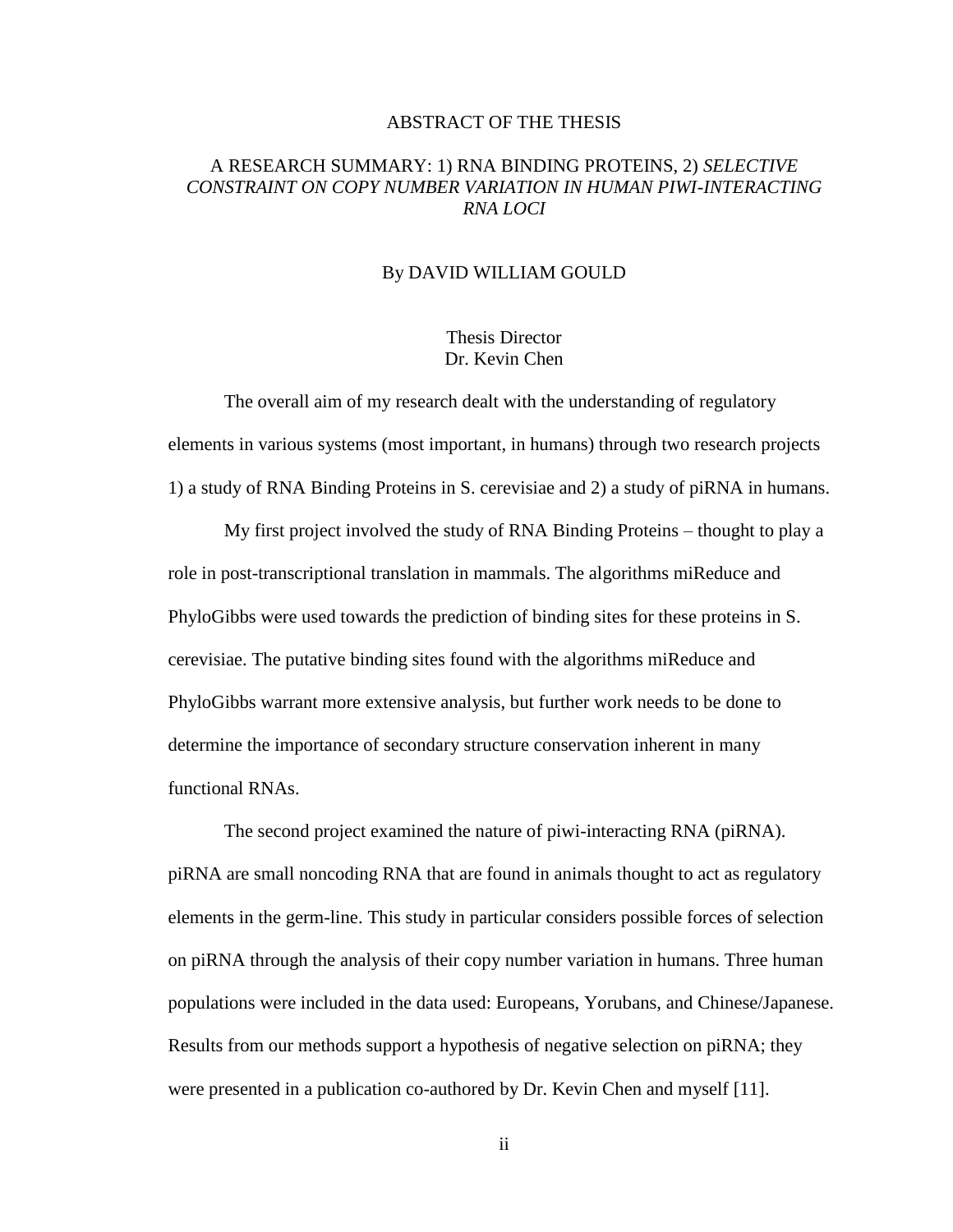# **Table of Contents**

|                                                           | ii     |
|-----------------------------------------------------------|--------|
|                                                           | iii    |
|                                                           | iv     |
|                                                           |        |
|                                                           |        |
|                                                           |        |
| Introduction -- piRNA and Copy Number Variation in Humans | $\tau$ |
|                                                           | 8      |
|                                                           | 18     |
|                                                           | 23     |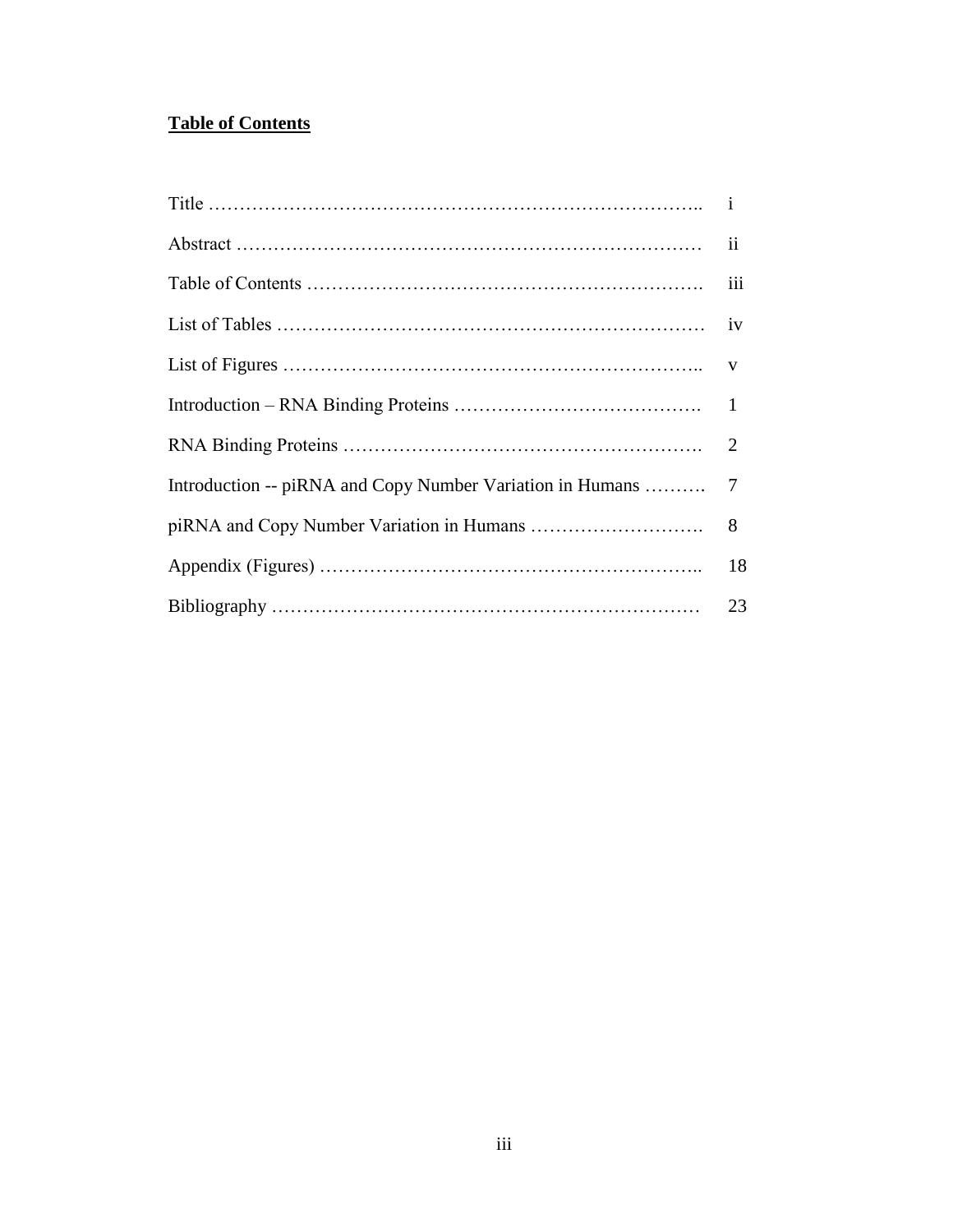# **II. List of Tables**

|                                                             | 12 |
|-------------------------------------------------------------|----|
|                                                             | 13 |
|                                                             |    |
| Table 5. P-values – piRNA versus all repeats, losses only   | 14 |
| Table 6. P-values – piRNA versus intergenic CNV, gains only | 14 |
| Table 7. P-values piRNA versus repeats - losses             | 15 |
|                                                             |    |
|                                                             |    |
|                                                             |    |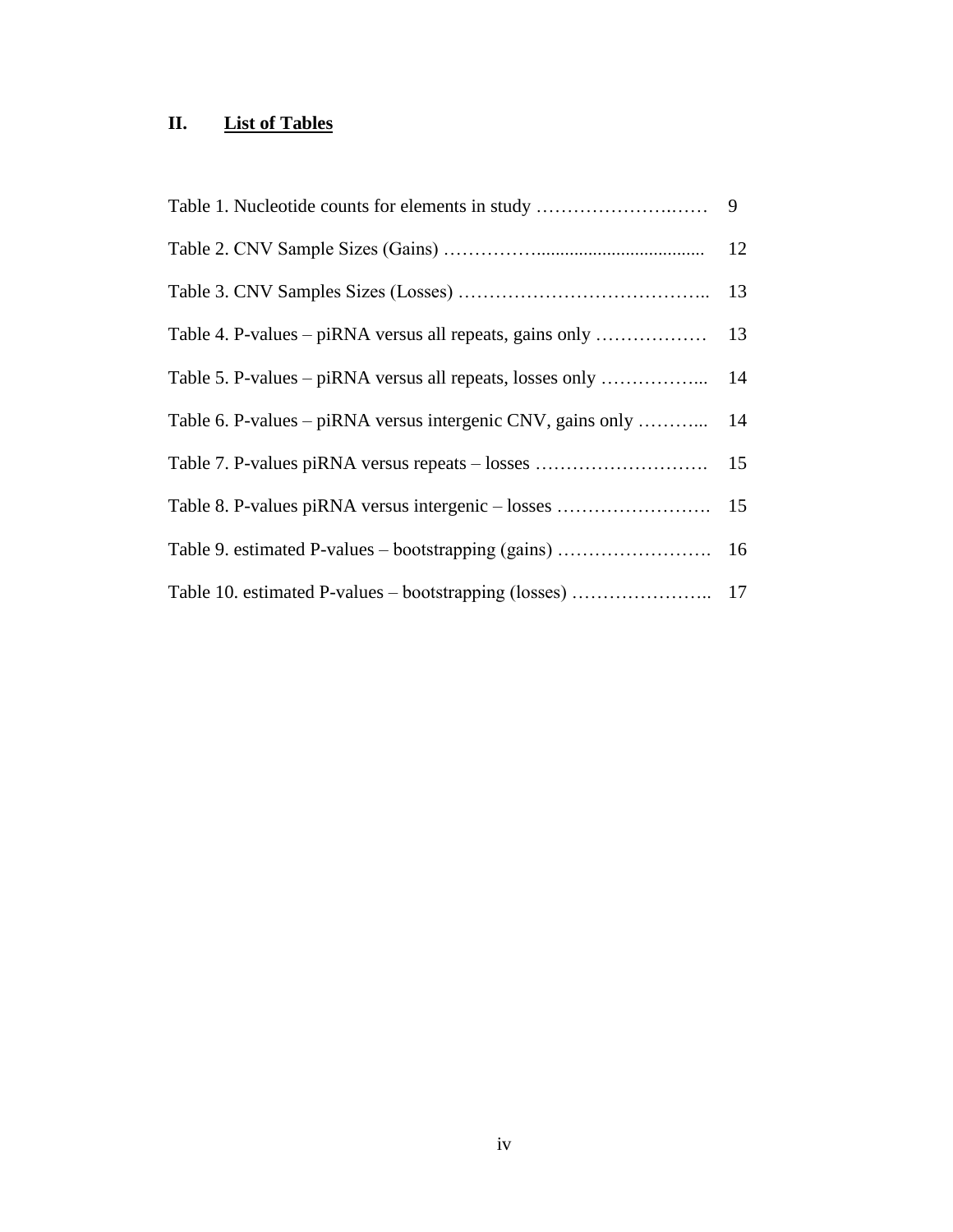# **III. List of Figures**

| Figure 1. Minor Allele Frequency Distribution, YRI               | 18 |
|------------------------------------------------------------------|----|
|                                                                  | 19 |
|                                                                  | 19 |
| Figure 4. Derived Allele Frequency Distribution, CEU (losses)    | 20 |
| Figure 5. Derived Allele Frequency Distribution, YRI (gains)     | 20 |
| Figure 6. Derived Allele Frequency Distribution, CHBJPT (gains)  | 21 |
| Figure 7. Derived Allele Frequency Distribution, CHBJPT (losses) | 21 |
| Figure 8. Derived Allele Frequency Distribution, CEU (gains)     | 22 |
| Figure 9. Derived Allele Frequency Distribution, YRI (losses)    | 22 |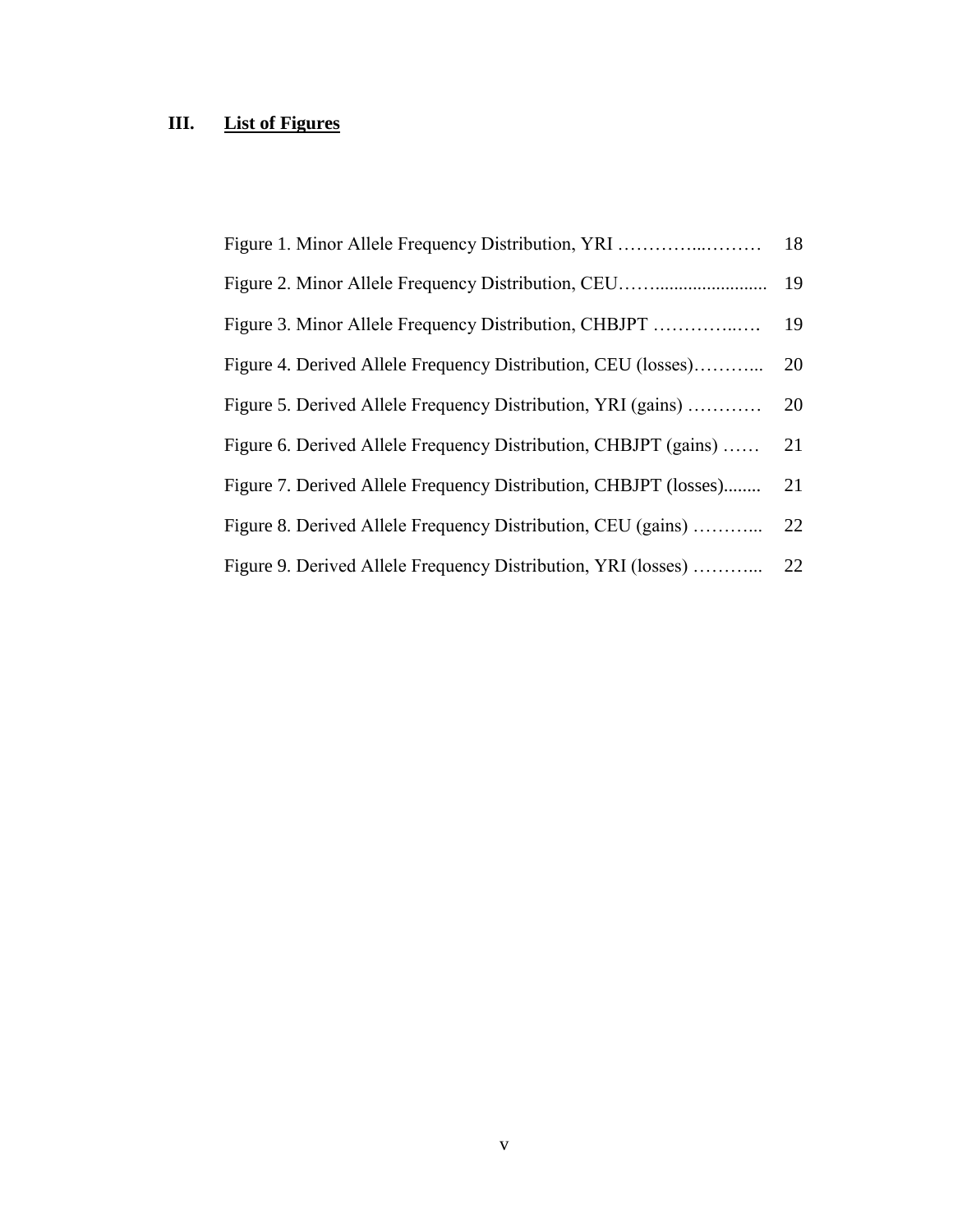## **I. Introduction – RNA Binding Proteins**

RNA Binding proteins (RBPs) are thought to play a significant role in the gene interaction network of mammals in the form of post-transcriptional regulation [1]; as of 2008, relatively few RBPs had been systematically studied despite their hypothesized importance. In the summer of 2010 I began studying the prediction of RBP motifs and binding sites in S. cerevisiae. My project aimed to predict sequence specificity of RBPs, predict binding sites in the genome for RBPS, and analyze SNPs at the binding sites for evidence of correlation between sequence and gene expression variation.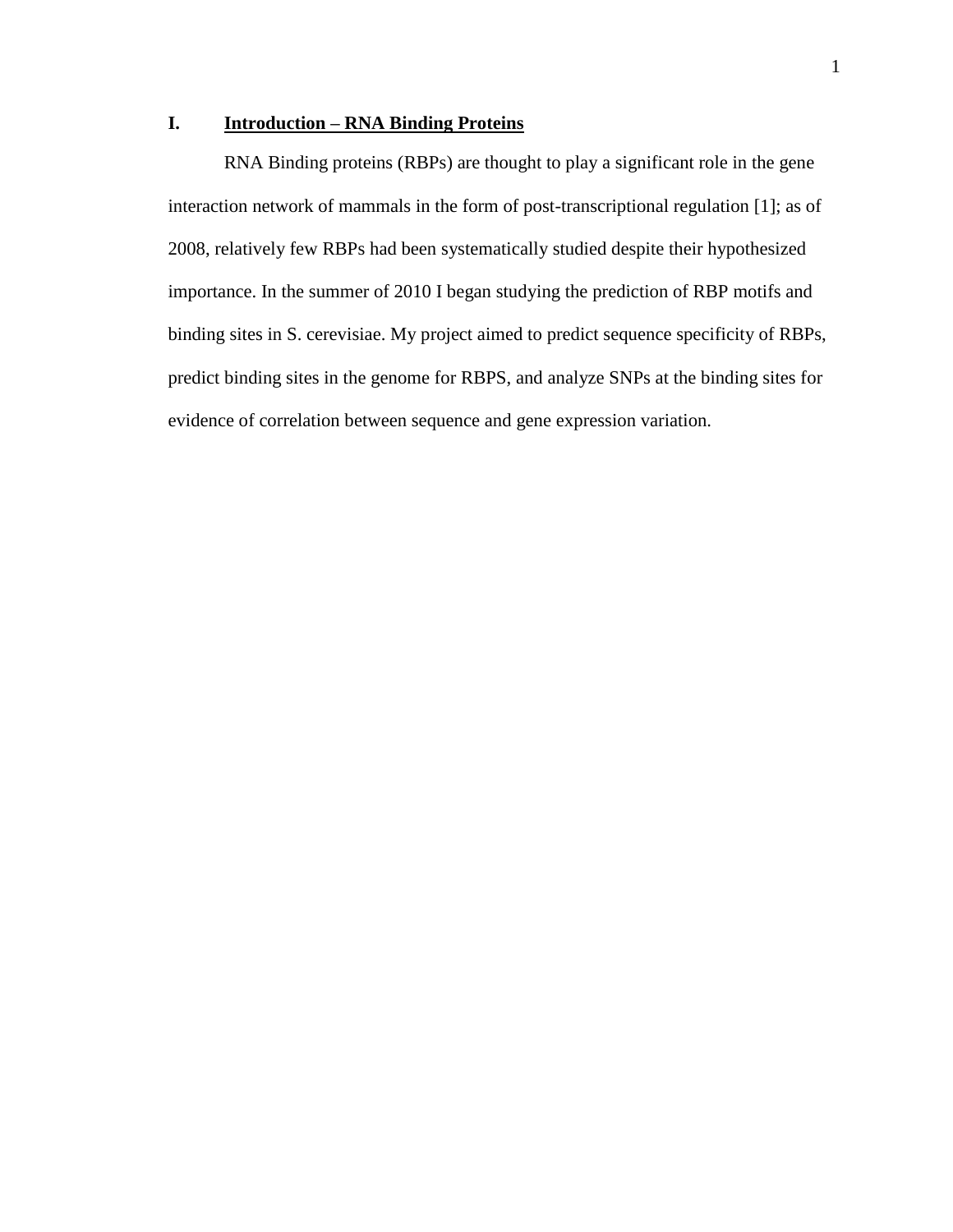#### **II. RNA Binding Proteins**

#### **Prediction of Regulatory Elements**

Towards the prediction of regulatory elements, [2] provides the algorithm miReduce, which bases the prediction on correlation between input sequences and input gene expression data. The algorithm returns statistically significant k-mers, where k-mers are sequences of fixed length k, with k determined by the user. In the particular case of sequence specificity for RBPs, 3' and 5' UTRs are hypothesized to be regions of interest [1]; we suggest that using 3' and 5' UTRs of S. cerevisiae [3] and RIP chip data [1] as the input for miReduce will predict RBP sequence specificity. miReduce outputs a list of statistically significant k-mers, sequences of fixed length k nucleotides, with k determined by the user. In this case we chose to search for 7-mers for the forty RBPs examined in the RIP chip data.

In order to validate the results of miReduce 7-mers were checked against motifs represented as Position Weight Matrices (PWMs) – matrices which contain the nucleotide distribution per site of a fixed length sequence. Two PWM sets, [1] and [4], base their sequence specificity prediction on computational methods distinct from miReduce. I scored 7-mers against each set of PWMs; in order to control for background noise, randomly selected 7-mers from the original UTRs were also scored against the PWM sets. Any cases in which miReduce suggested a significantly scoring 7-mer with respect to the background distribution was noted. The significantly scoring 7-mers yielded by miReduce for 3' UTRs had at least one such score for each RBP in a set of high confidence RBP sequences which [1] identified from the literature. We did not believe the 7-mers resulting from the 5' UTRs to be biologically relevant, and the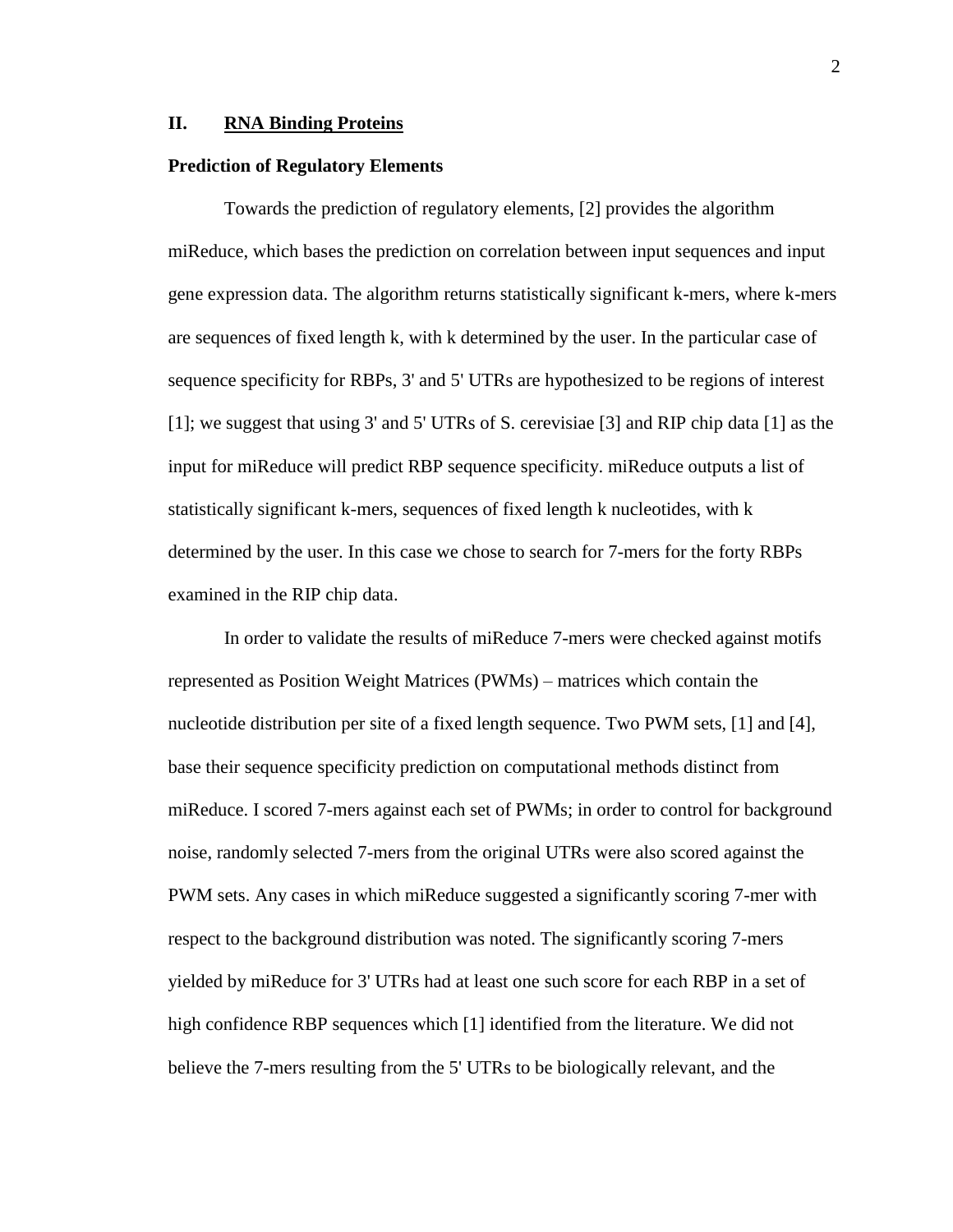remainder of the analysis focuses on the 3' UTR predictions. As a final processing step to construct our own list of high confidence results, cases were noted when significantly scoring 7-mers from both [1] and [4] were identical for a given particular RBP.

To search for binding sites, we utilized a method from [5] which looked for evidence of selection on regulatory elements by comparing conserved elements from genome alignments of five yeast species. We downloaded the multiple alignment for these strains against S. cerevisiae from the UCSC and utilized an in house computer program to find all conserved 7-mers ranked by z-score [6]. Due to the low number of conserved instances in all alignments save for that between the two closest strains, only the global alignment between S. cerevisiae and S. paradoxus were included in the following analysis. I used the high-confidence list of 7-mers from the aforementioned processes and obtained conservation information for each predicted sequence. There were four RBPs which were significantly conserved across S. cerevisiae and S. paradoxus, with two of them being conserved in a large number of genes.

### **Remarks on miReduce**

Though the results from a multiple linear regression scheme to predict RBP sequence specificity and binding sites has yielded compelling results, other methods of prediction may be superior for the prediction of RNA binding sites. matrixReduce [2] predicts the sequence specific binding affinity of a transcription factor in the form of a Position Specific Affinity Matrix (PSAM) and could easily be used for our analysis. Alternatively [8], using Drosophila as their organism of choice, develops probabilistic modeling upon which they build the algorithm Ahab. Ahab expands the work of previous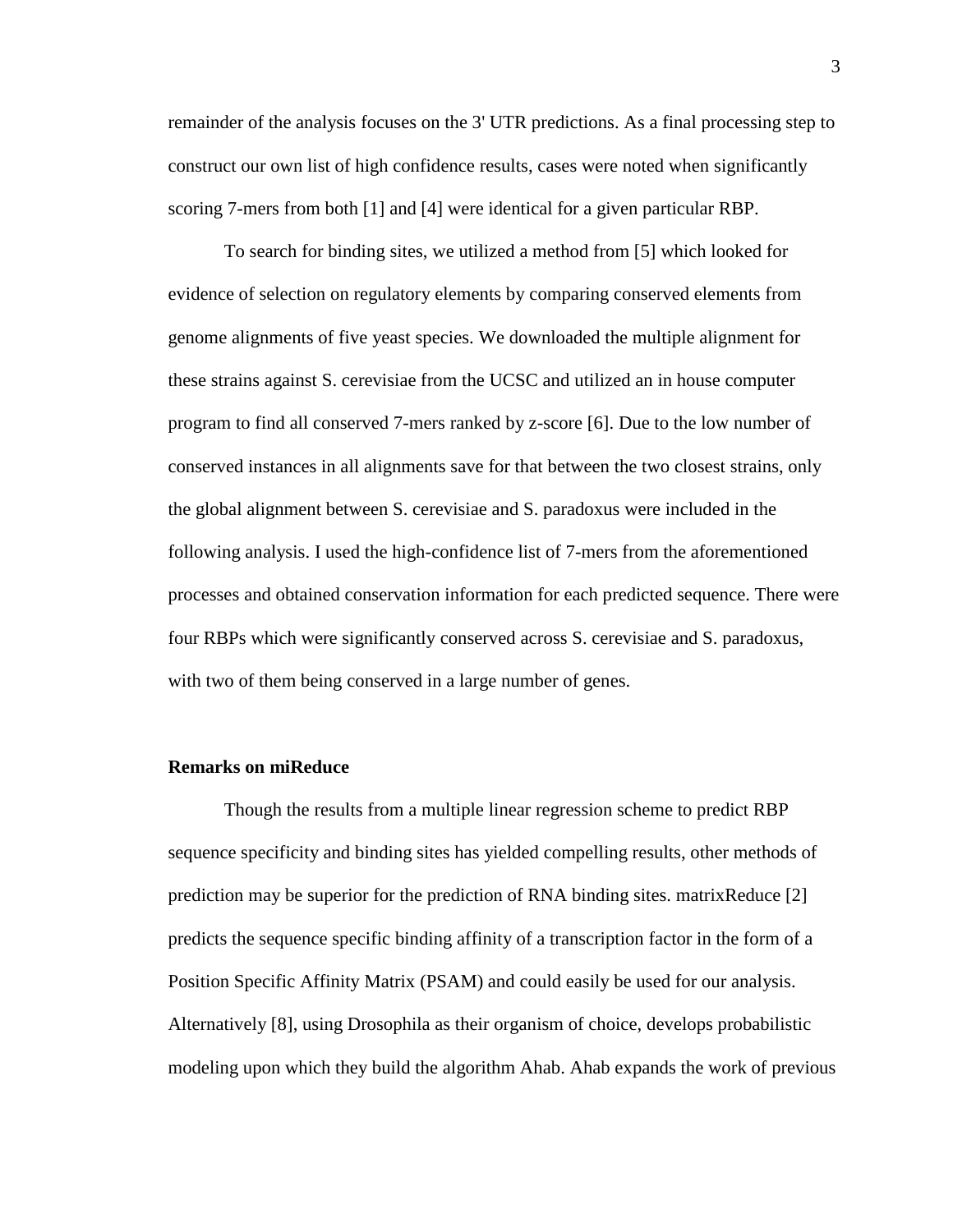computational methods [9] in which the goal is to determine whether a sequence is more likely made by sampling from known weight matrices or a background distribution. Ahab in particular is an HMM constructed from PWMs of interest; in [8], they search the entire genome of Drosophila to find regulatory elements with specific PWMs for cis-regulatory modules – it was the first algorithm of its kind to have reasonable success in predicting regulatory elements in multi-cellular Eukaryotes.

#### **Use of PhyloGibbs in RNA Binding Protein binding site prediction**

At this point, the above analysis was redone except the algorithm PhyloGibbs was used instead of miReduce. PhyloGibbs uses a Bayesian Markov-chain Monte-carlo approach to discover those sequences which are likely to be transcription factor binding sites. The benefit is that this approach takes into account the phylogenetic relationship of the underlying species (whereas, with miReduce, we had to incorporate another filtering step in order to look for conservation across species). It was thought that looking for exact conservation - even though it was between S. cerevisiae and S. paradoxus, may have been too stringent a requirement, and resulted in putative RNA binding protein site 7-mers which were not enriched when compared to background 7-mers.

### **Methods**

Using 3' UTRs and RIP chip data from S. cerevisiae we predict motifs for RBPs using two different approaches. The first involved the algorithm miReduce, which runs a multiple linear regression on S. cerevisiae UTRs and emits statistically significant k-mers (sequences of fixed length k). These k-mers were compared to motifs found in the literature, and a pairwise alignment of S. cerevisiae and a closely related species, S.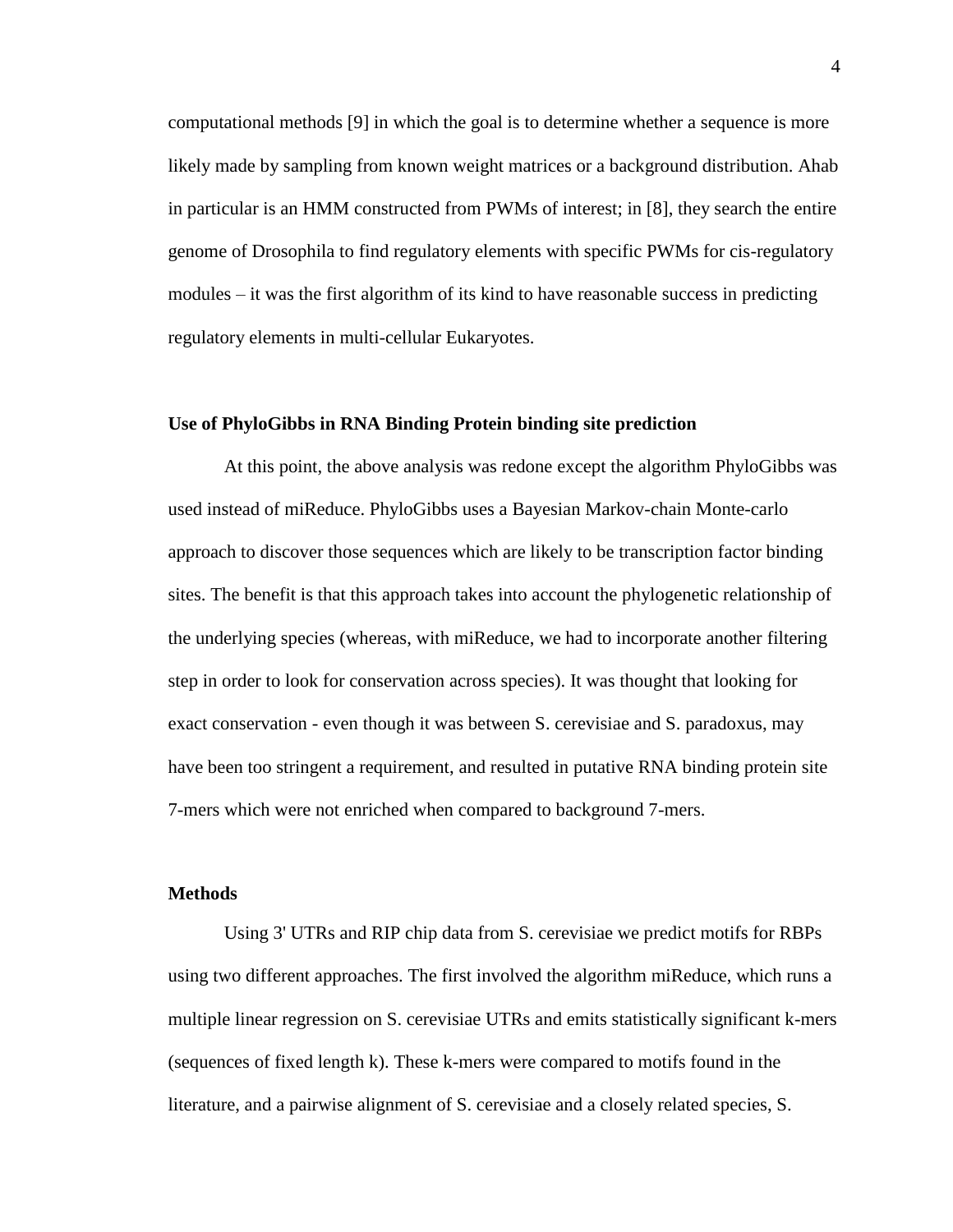paradoxus, were searched for conserved instances. The second approach utilized a 7-way alignment of yeast UTRs and a phylogenetic tree as input to PhyloGibbs, which uses a Gibbs Sampler to search the space of putative regulatory motifs for binding sites which occur in UTRs. The putative binding sites from both approaches were searched for SNPs, and compared against a background distribution.

#### **Results**

From the list of 7-mers generated by miReduce, there were four which were significantly conserved across S. cerevisiae and S. paradoxus, with two of them being conserved in a large number of genes. The instances of these 7-mers in the 3'UTRs of S. cerevisiae and S. paradoxus were searched for SNPs and compared via a shuffling scheme against background 7-mers; the results of this method suggest that utilizing a multiple linear regression may not be the ideal way to identify putative binding sites for RBPs in S. cerevisiae.

The putative binding sites identified by PhyloGibbs have a SNP density which is lower than the background SNP density of the 3' UTRs; this suggests that a more careful examination of the PhyloGibbs motifs could identify multiple binding sites for RBPs.

### **Conclusion on RNA Binding Proteins**

The putative binding sites produced by miReduce and PhyloGibbs are promising, but further work needs to be done to determine the importance of secondary structure conservation inherent in many functional RNAs. In addition to the algorithms used, there exists a variety of methods to predict binding specificity utilizing Stochastic Context Free Grammars (SCFGs) which take into account secondary structure. Implementations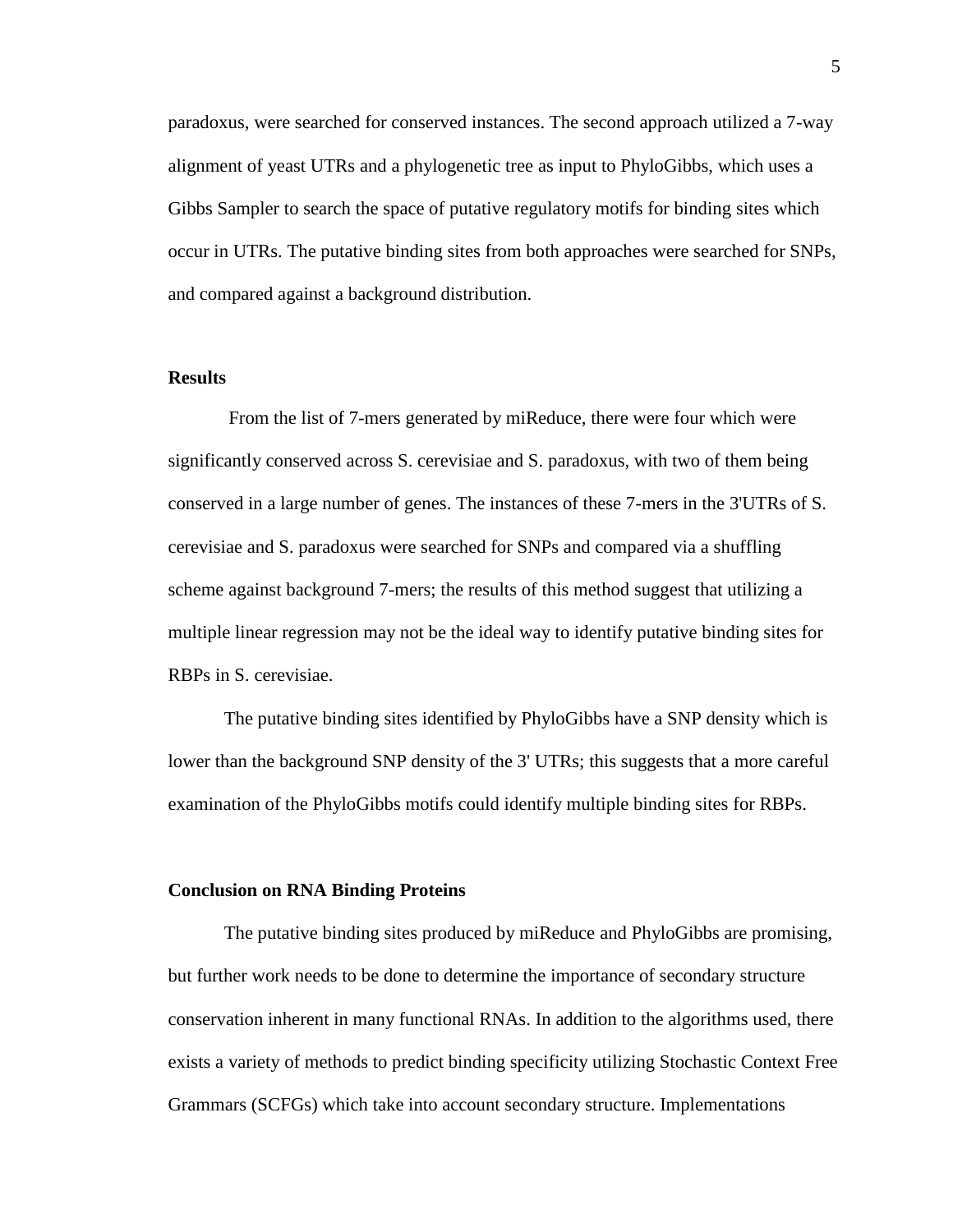include the program EvoFold, which takes a multiple alignment and phylogenetic tree as input to search conserved sequences for significantly scoring secondary structures.

Ultimately, I think that the project is worth pursuing (perhaps as a rotation project) - especially if you have someone who is capable of running and understanding the SCFG algorithms in the literature. A good paper to review is [10], which you originally sent me many months ago. Within, they mention secondary structure used to discover RNA binding protein target sites.

That said, the above paper [10] does a reasonable job of discovering putative RNA binding protein sites. Anything done would most likely only be complementing the work done in this paper. As such, it may not be worth the time and effort to pursue this project any further, given the amount of novel research you will get out of following it to completion.

For further information and data / code used, please see Dr. Kevin Chen.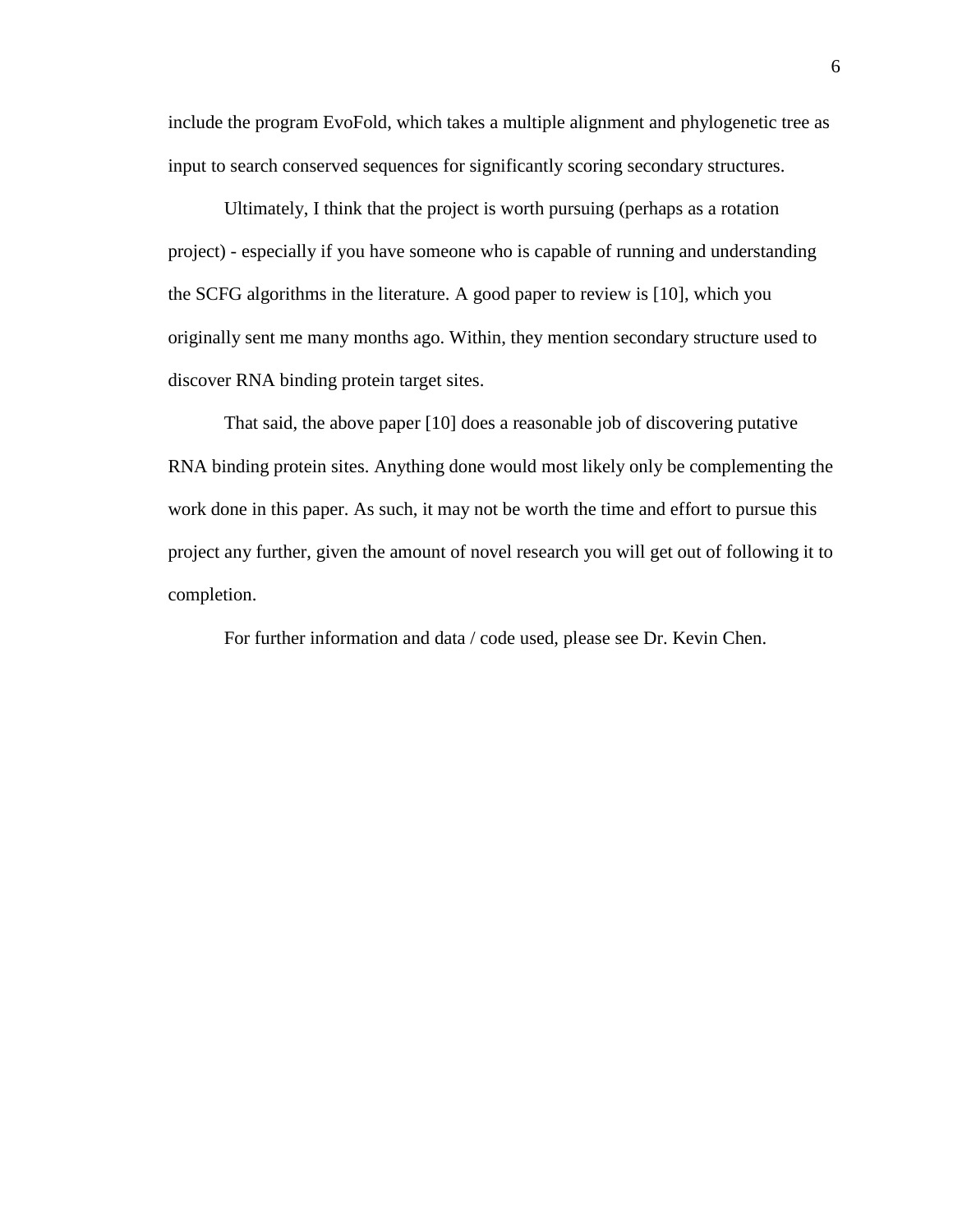### **III. Introduction -- piRNA and Copy Number Variation in Humans**

The following data and the analysis thereof were used in the publication coauthored by Dr. Kevin Chen and myself, [11]. For any supporting information including computer scripts and datasets, please contact Dr. Kevin Chen.

piRNA are small noncoding RNA that are found in animals thought to act as regulatory elements in the germ-line. This study in particular considers possible forces of selection on piRNA through the analysis of their copy number variation in humans [12]. The data used, from Conrad et. al [13], contained copy numbers from three human populations: Europeans, Yorubans, and Chinese/Japanese (CEU, YRI, CHBJPT respectively).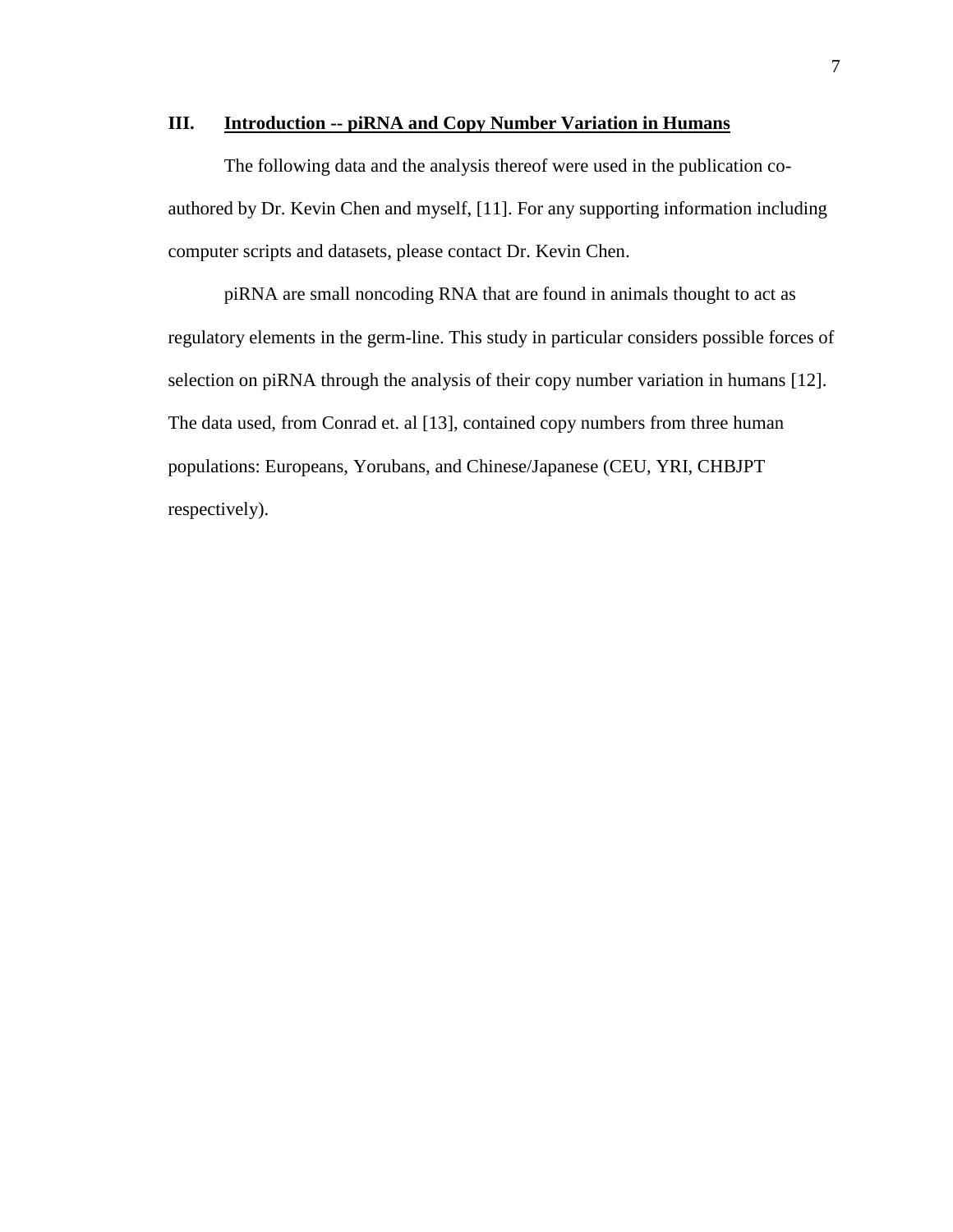#### **IV. piRNA and Copy Number Variation in Humans**

To begin the analysis I classified the CNV based on the elements they overlapped. For example, any coding region which (even partially) overlaps a CNV classifies it as a coding CNV. To the same end, any piRNA which overlaps a CNV classifies it as a piRNA CNV, etcetera.

#### **Minor Allele Frequencies**

Our first step involved examining the distribution of minor allele frequencies for the three different populations, separating CNV by the aforementioned classification scheme. It became evident that the information from the CHBJPT population contained too much noise to reliably analyze (see Figure 1). However, the CEU and YRI populations have distributions of minor allele frequencies which could indicate negative selection (Figure 2, 3; [11]).

### **McDonald-Kreitman test**

What follows is a table containing the various numbers on unique/nonunique nucleotide counts for the various elements from the study. Please note: above, if any one base pair from a piRNA overlapped a CNV we classified the entire CNV as a piRNA overlap. In contrast for the Mcdonald-Kreitman test, my computer script counted overlaps on a base by base case. Note that there are 135,576,995 unique coordinates from the CNV dataset (not shown in Table 14).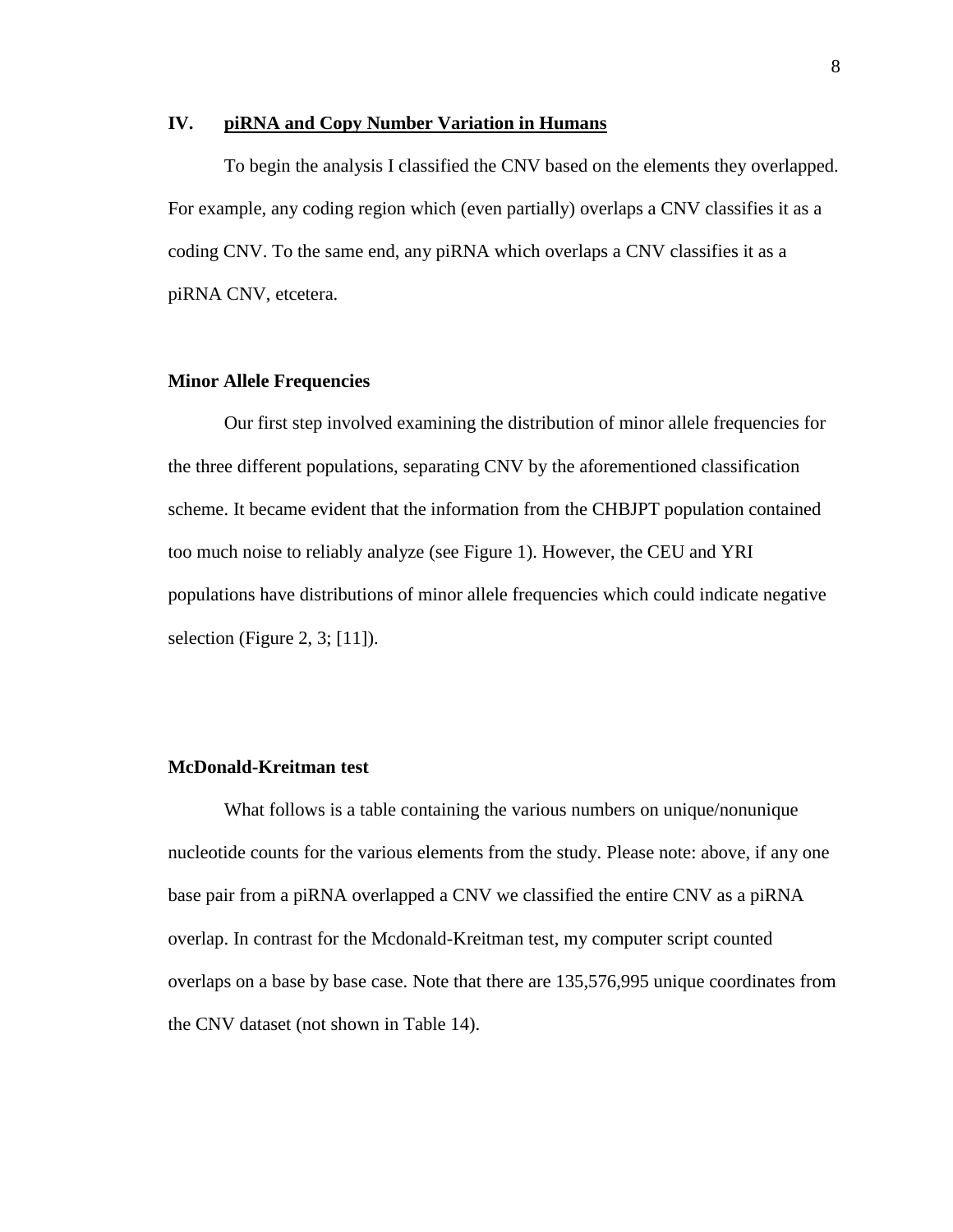| <b>Element</b>   | <b>Total</b><br><b>Basepairs</b> | Unique<br><b>Basepairs</b> | <b>Unique overlapping</b><br><b>CNV</b> |
|------------------|----------------------------------|----------------------------|-----------------------------------------|
| piRNA            | 764786                           | 551879                     | 66210                                   |
| <b>RNA Genes</b> | 942570                           | 937441                     | 75929                                   |
| miRNA            | 63575                            | 63451                      | 3208                                    |
| snoRNA/miRNA     | 107918                           | 107202                     | 9655                                    |
| <b>LINE</b>      | 252646811                        | 252342528                  | 13556553                                |

Table 1. *nucleotide counts for elements in study*

For our purposes, we have 92,414,015 intergenic coordinates – defined as any coordinate in a CNV which does not overlap one of the above functional elements. We back into this number by considering that there are 43,162,980 unique functional coordinates in all CNV:  $135,576,995-43,162,980 = 92,414,015$ . With this information we conducted a McDonald-Kreitman test using CNV as our polymorphism data, and using estimated divergence. Roughly, the estimation of divergence data entailed sampling nonoverlapping subsequences from 1) piRNA and 2) intergenic regions. These subsequences were aligned to 1) the human genome, and 2) the reference chimp genome; if a subsequence alignment count differed between humans and chimpanzees, the subsequence was considered diverged [11].

Matrix setup for the chi-squared test:

|                               | 1,11                             | $\vert .2 \vert$                 |
|-------------------------------|----------------------------------|----------------------------------|
| $\left\lceil 1, \right\rceil$ | estimated piRNA bp diverged      | piRNA overlapping CNV (Table 14) |
| [2,]                          | estimated intergenic bp diverged | intergenic bp overlapping CNV    |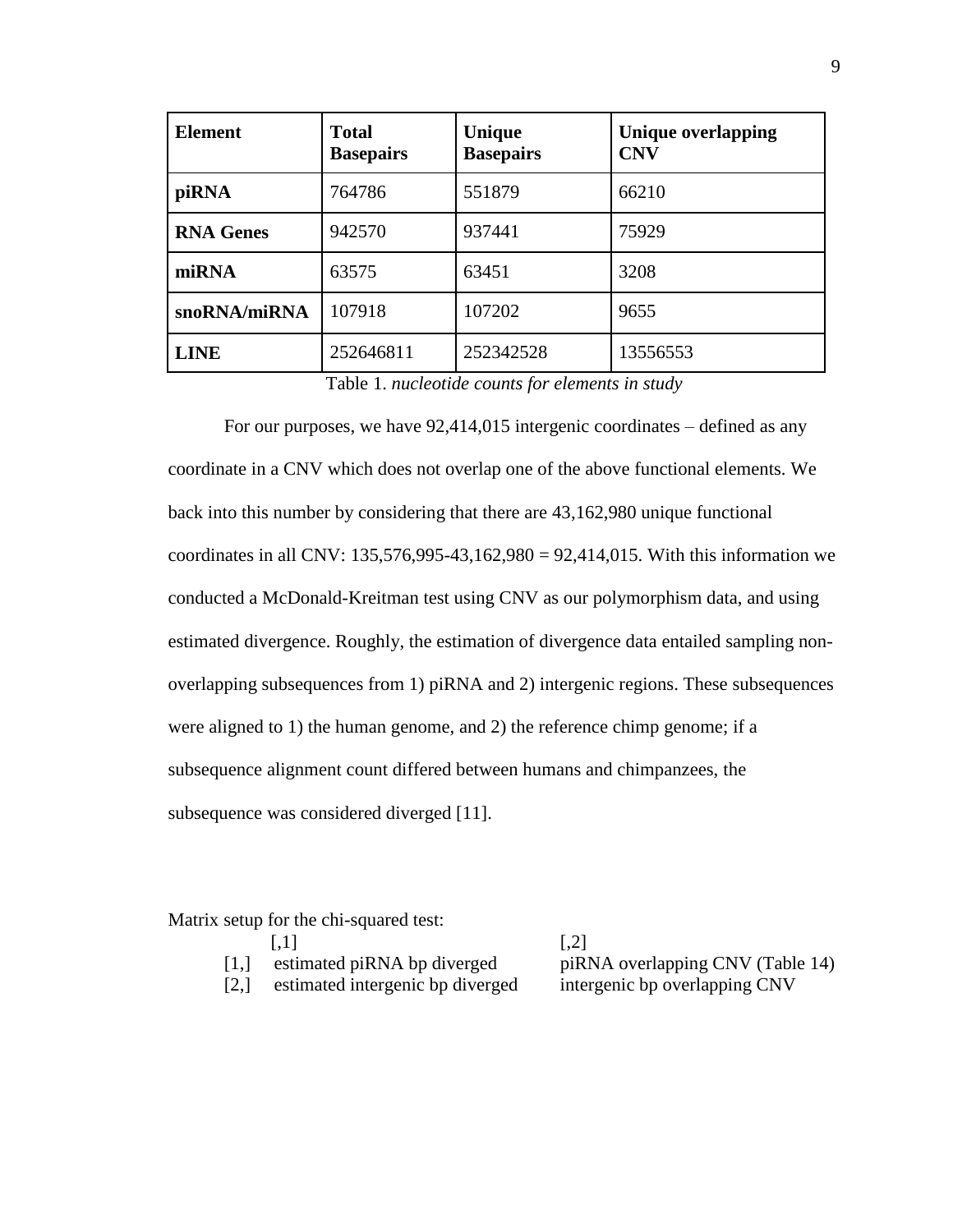The R output:

> matrix  $[,1]$   $[,2]$ [1,] 41967 66210 [2,] 182486266 92414015 > chisq.test(matrix)

Pearson's Chi-squared test with Yates' continuity correction

data: matrix  $X$ -squared = 36872.44, df = 1, p-value < 2.2e-16  $> 182486266 / 92414015$  $D(int)/P(int) = 1.97466$  $> 41967/66210$  $D(piRNA)/P(piRNA) = 0.634$ 

The chi-squared test shows that the two ratios are significantly different, which supports our hypothesis of negative selection for piRNA. This conclusion meshes with our interpretation above of the minor allele frequencies as being consistent with negative selection [11].

If we look at only those CNV which contain **no** functional elements, there are 41182769 polymorphic intergenic coordinates. The R output:

> matrix  $[0,1]$   $[0,2]$ [1,] 41967 66210 [2,] 182486266 41182769 > chisq.test(matrix)

Pearson's Chi-squared test with Yates' continuity correction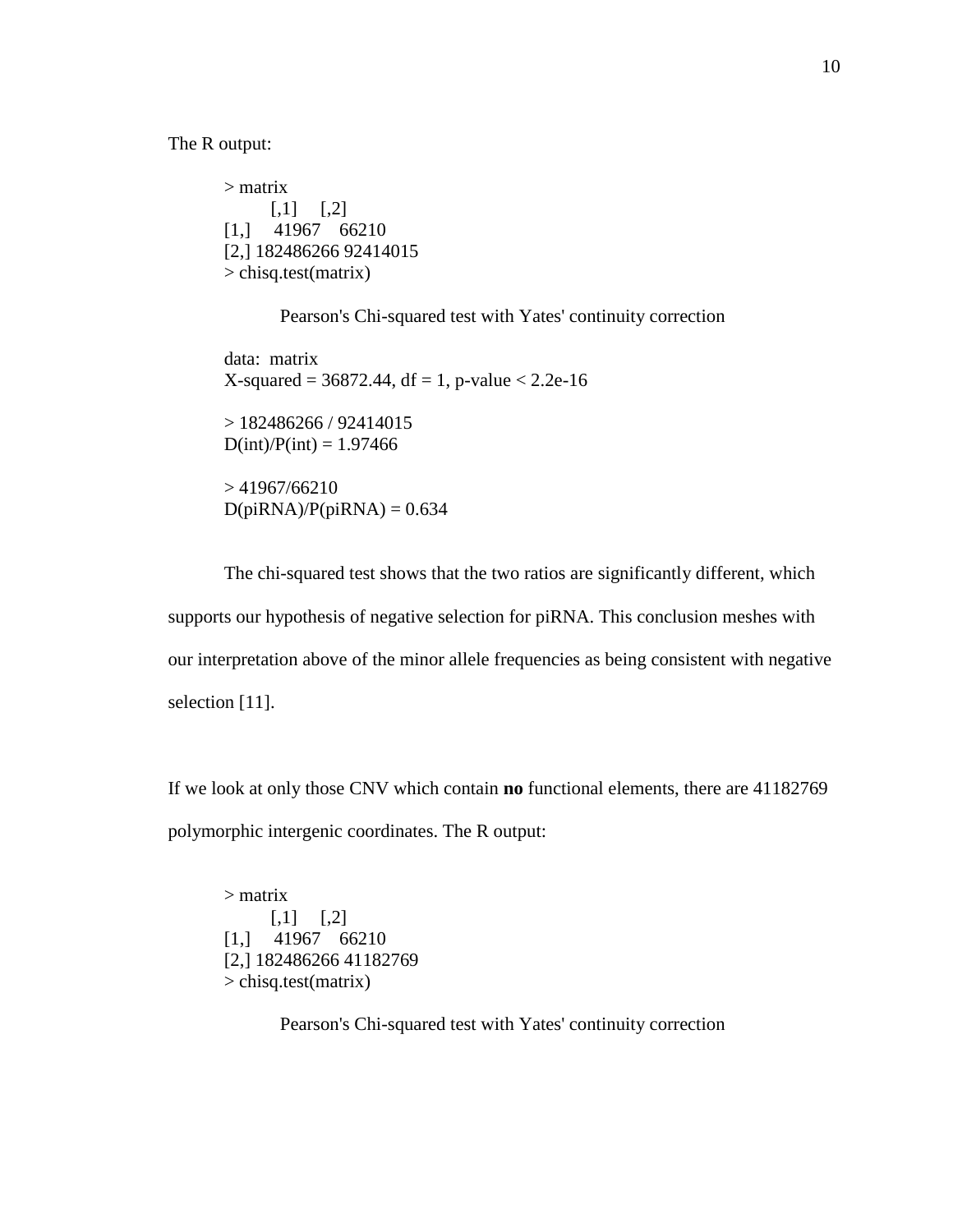data: matrix  $X$ -squared = 131688.2, df = 1, p-value < 2.2e-16 > 182486266/41182769  $D(int)/P(int) = 4.431132$ 

### **BLAT Analysis**

To further strengthen our analysis, I next examined the derived allele frequencies for the various CNV by using BLAT [14] to align 400 basepair subsequences of the CNV to the chimp genome. Even using a score of 360 – allowing for 4 mismatches in an alignment, the vast majority (greater than  $\sim 85\%$ ) of the CNV have counts of 2.

The tables below show the number of CNV which were successfully aligned with the chimp genome using BLAT. These CNV were divided into gains (Table 2) and losses (Table 3) using the number of Chimp hits as the ancestral state. If the CN in humans was greater than that of the Chimp, it was considered a gain. Towards that end, if the CN in humans was less than that of the Chimp, it was considered a loss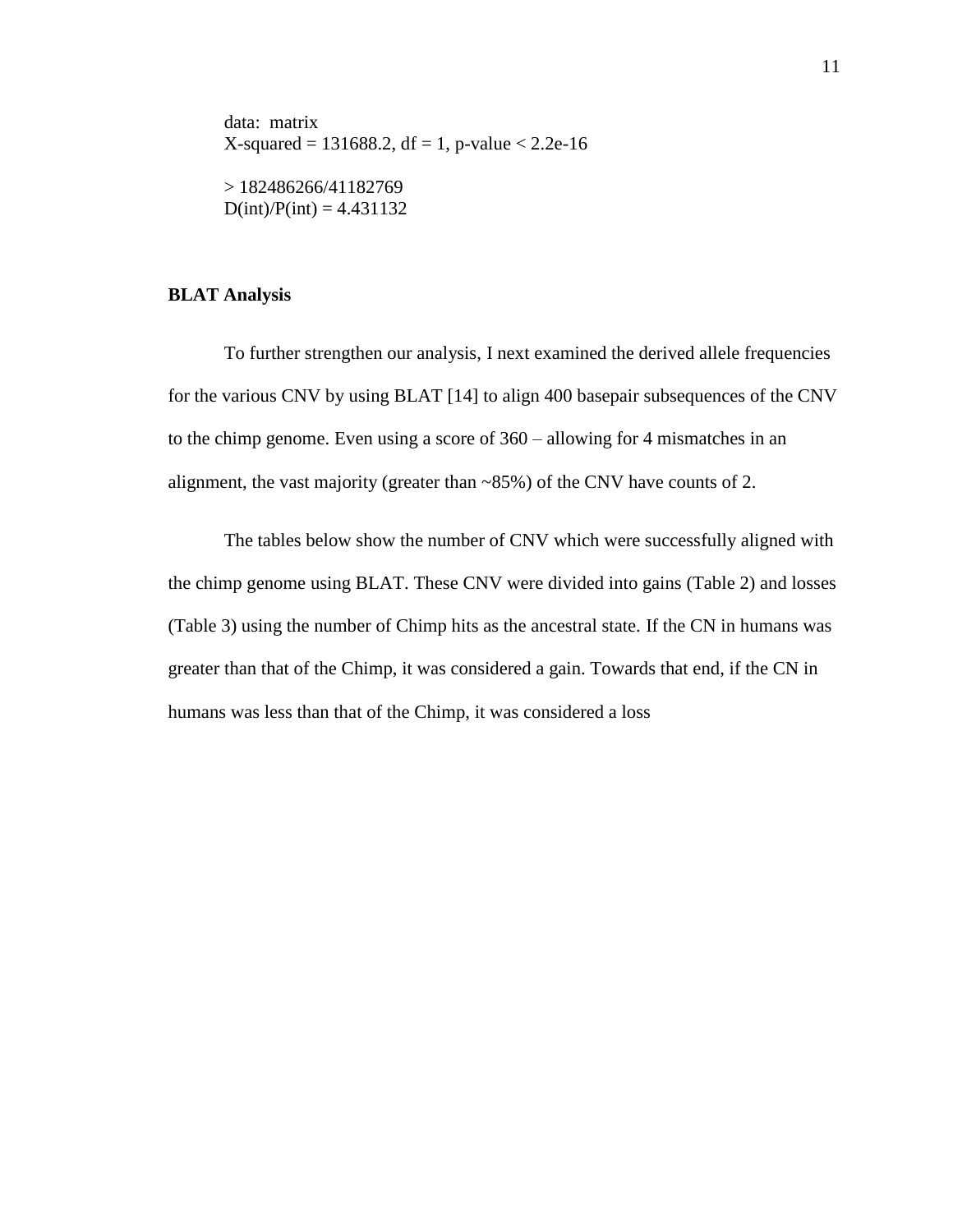| <b>BLAT Score RefSeq</b><br><b>Cutoff</b> |              | Intergenic   | <b>Repeats</b>           | <b>RNA Genes</b> | piRNA      |
|-------------------------------------------|--------------|--------------|--------------------------|------------------|------------|
| 360                                       | 236, 93, 168 | 185, 90, 147 | 75, 25, 45               | 18, 14, 27       | 35, 24, 34 |
| 365                                       | 235, 93, 172 | 181, 89, 147 | 72, 24, 45               | 17, 13, 22       | 36, 24, 36 |
| 370                                       | 232, 93, 174 | 178, 86, 144 | 74, 26, 46               | 19, 13, 28       | 40, 26, 35 |
| 375                                       | 224, 88, 167 | 163, 75, 131 | $\vert 71, 23, 46 \vert$ | 20, 12, 23       | 36, 21, 34 |
| 380                                       | 209, 88, 159 | 145, 71, 123 | 66, 24, 47               | 20, 11, 23       | 35, 21, 31 |
| 385                                       | 182, 80, 141 | 109, 55, 98  | 56, 23, 40               | 17, 8, 22        | 37, 20, 31 |
| 390                                       | 144, 62, 104 | 75, 41, 61   | 50, 17, 31               | 15, 6, 13        | 30, 13, 23 |

Numbers represent CEU,CHBJPT,YRI sample sizes

Table 2. *SAMPLE SIZES – GAINS*

Table 2. highlighted areas –

orange indicates the best p-values (From Table 4, 6)

yellow indicates the graph that we considered to have the most reasonable trade-off between sample size and lack of noise.

Numbers represent CEU,CHBJPT,YRI sample sizes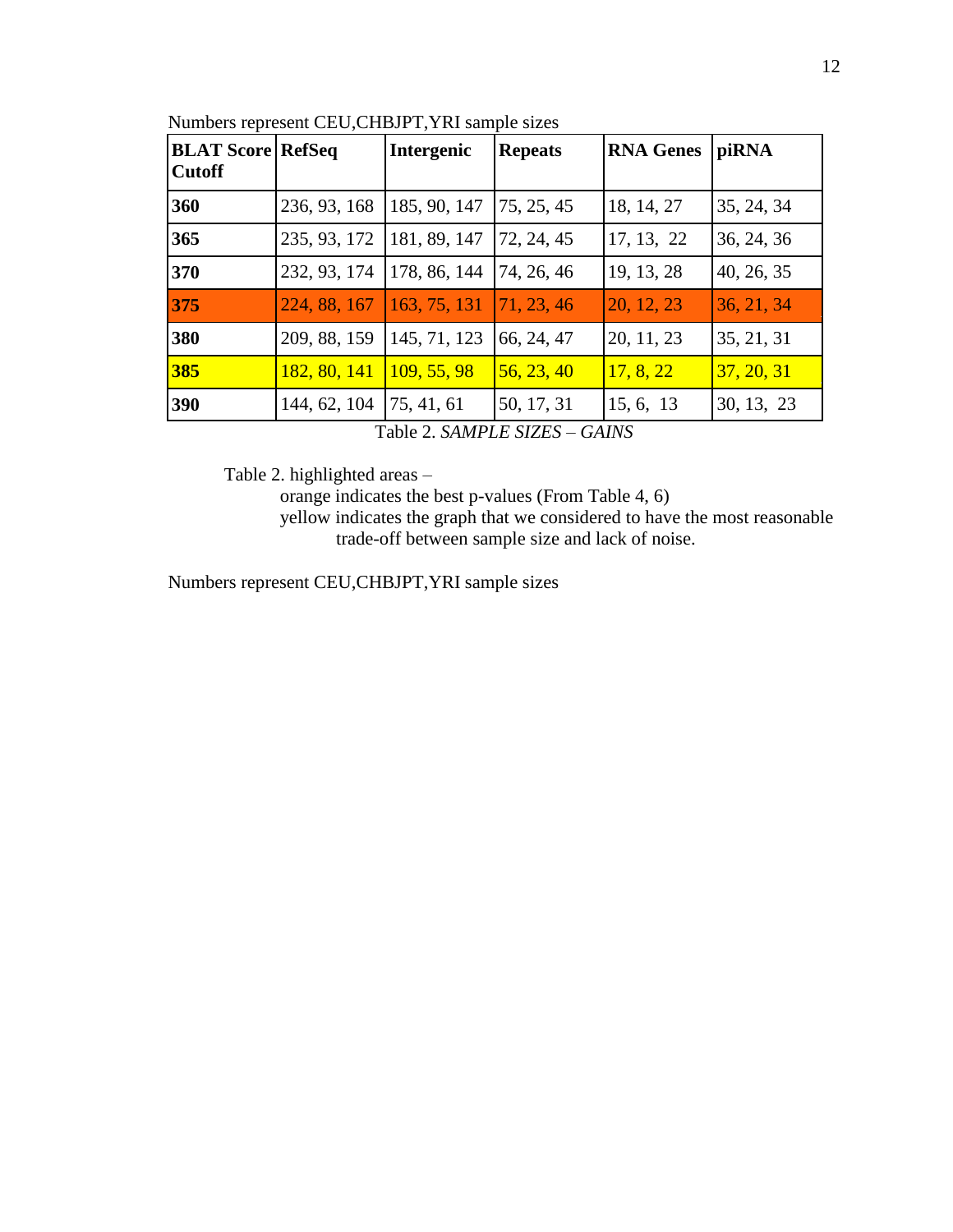Numbers represent CEU,CHBJPT,YRI sample sizes

| <b>BLAT</b><br><b>Score</b><br><b>Cutoff</b> | <b>RefSeq</b>    | Intergenic         | <b>Repeats</b>   | <b>RNA Genes</b> | piRNA      |
|----------------------------------------------|------------------|--------------------|------------------|------------------|------------|
| 360                                          | 639, 369,<br>901 | 185, 599<br>1575,  | 278, 169,<br>445 | 25, 11, 27       | 38, 22, 42 |
| 365                                          | 635, 368,<br>893 | 1013, 596,<br>1573 | 279, 167,<br>443 | 24, 11, 27       | 36, 19, 40 |
| 370                                          | 631, 369,<br>881 | 986, 578,<br>1548  | 271, 162,<br>434 | 25, 12, 28       | 33, 16, 35 |
| 375                                          | 620, 360,<br>869 | 957, 555,<br>1510  | 269, 157,<br>426 | 23, 11, 27       | 33, 17, 37 |
| 380                                          | 605, 355,<br>844 | 907, 524,<br>1415  | 255, 151,<br>400 | 26, 13, 28       | 31, 18, 33 |
| 385                                          | 520, 321,<br>732 | 758, 455,<br>1176  | 219, 134,<br>345 | 21, 11, 22       | 32, 20, 31 |
| 390                                          | 370, 220,<br>521 | 536, 327, 785      | 149, 94, 237     | 15, 8, 18        | 24, 16, 26 |

Table 3. *SAMPLE SIZES – LOSSES* (CEU,CHBJPT,YRI)

Table 3. highlighted areas –

orange indicates the best p-values (From Table 5)

yellow indicates the graph that we considered to have the most reasonable trade-off between sample size and lack of noise.

| <b>BLAT</b><br><b>Score</b><br><b>Cutoff</b> | <b>CEU</b><br>p-value<br>Kolmogorov-<br>Smirnov, Wilcoxon | <b>YRI</b><br>p-value<br>Kolmogorov-Smirnov,<br>Wilcoxon | <b>CHBJPT</b><br>p-value<br>Kolmogorov-Smirnov,<br>Wilcoxon |
|----------------------------------------------|-----------------------------------------------------------|----------------------------------------------------------|-------------------------------------------------------------|
| 375                                          | 0.02778, 0.01320                                          | 0.4484, 0.6658                                           | 0.3543, 0.2051                                              |
| 380                                          | 0.07201, 0.0302                                           | 0.4484, 0.6658                                           | 0.2809, 0.1811                                              |
| 385                                          | 0.05538, 0.02138                                          | 0.3672, 0.6295                                           | 0.1499, 0.2248                                              |

Table 4. *P-values – piRNA versus all repeats, gains only*

Table 4. tests the derived allele frequency distribution differences between piRNA and repeated regions in the human genome (Figure \_). The orange highlight has both tests showing as significant at the alpha  $= 0.03$  level, though one should note that the sample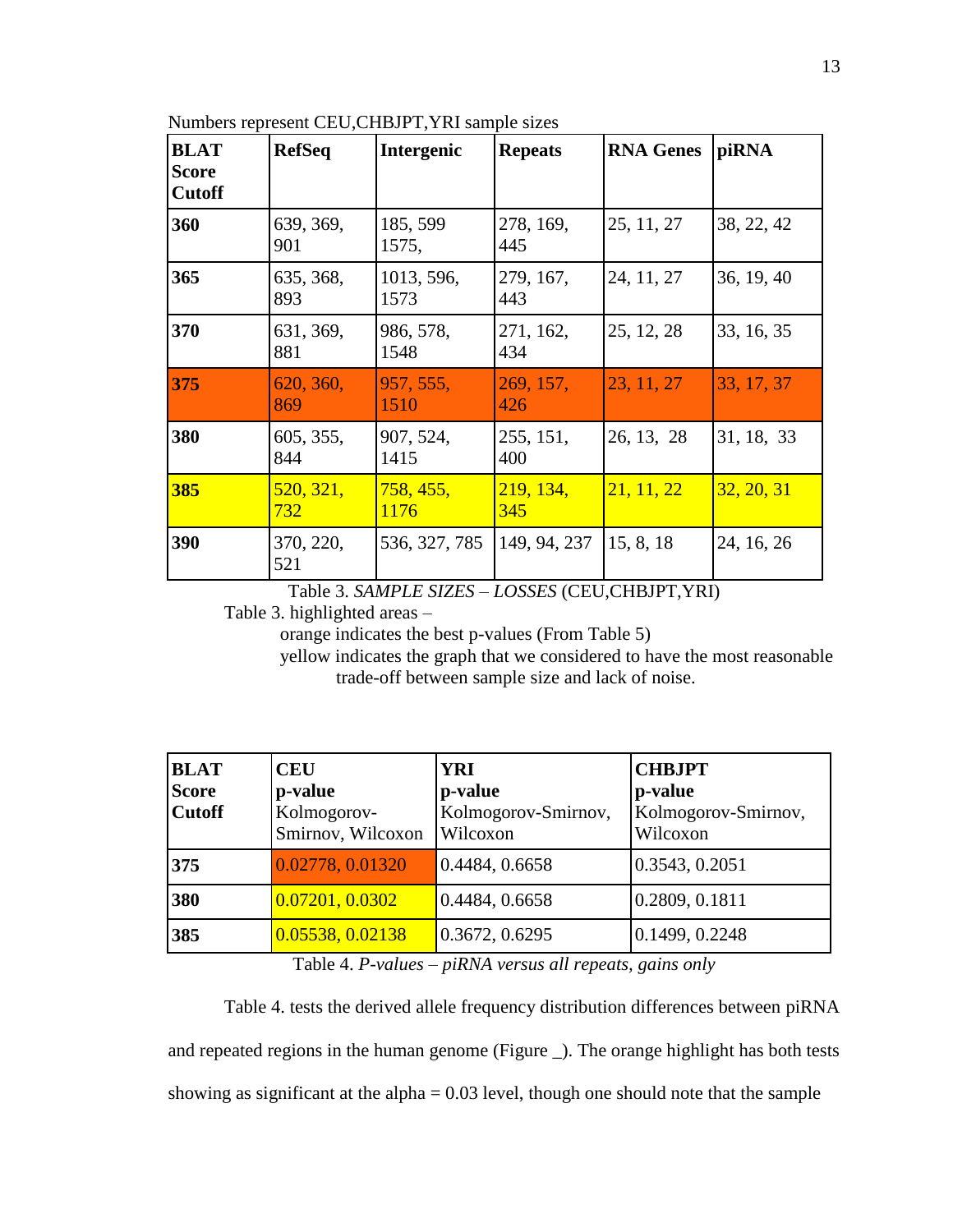size for the piRNA is a bit low for the CHBJPT population (22 piRNA CN classified CNV – Table 2). This may not matter, because the graphs for the CHBJPT population are odd, and it is doubtful we will find any significant p-value.

| <b>BLAT</b><br><b>Score</b><br><b>Cutoff</b> | <b>CEU</b><br>p-value<br>Kolmogorov-<br>Smirnov, Wilcoxon Wilcoxon | <b>YRI</b><br>p-value<br>Kolmogorov-Smirnov, | <b>CHBJPT</b><br>p-value<br>Kolmogorov-Smirnov,<br>Wilcoxon |
|----------------------------------------------|--------------------------------------------------------------------|----------------------------------------------|-------------------------------------------------------------|
| 375                                          | 0.2147, 0.07644                                                    | $\big  0.01574, 0.005635 \big $              | 0.3079, 0.3434                                              |
| 380                                          | 0.4699, 0.2729                                                     | 0.01574, 0.005635                            | 0.4983, 0.4766                                              |
| 385                                          | 0.4673, 0.3005                                                     | 0.0652, 0.02127                              | 0.3781, 0.1599                                              |

Table 5. *P-values – piRNA versus all repeats, losses only*

The above shows cases where at least one p-value (either Wilcoxon or KS or both) is significant in terms of *losses* (Figure \_).

| <b>BLAT</b><br><b>Score</b><br><b>Cutoff</b> | <b>CEU</b><br>p-value<br>Wilcoxon | <b>YRI</b><br>p-value<br>Wilcoxon | <b>CHBJPT</b><br>p-value<br>Wilcoxon |
|----------------------------------------------|-----------------------------------|-----------------------------------|--------------------------------------|
| 375                                          | $3.31E - 003$                     | 5.93E-001                         | 3.98E-003                            |
| 380                                          | 1.15E-002                         | 5.93E-001                         | 1.69E-003                            |
| 385                                          | 2.50E-002                         | 5.52E-001                         | 2.32E-003                            |

Table 6. *P-values – piRNA versus intergenic CNV, gains only*

I have the same output as above, using different BLAT parameters. However, there is a tradeoff for allowing more liberal matching criteria. While one could obtain more CNV matches, it might allow highly repetitive regions in the *Chimp* genome to be overrepresented. In general, this has the effect of adding tails to the end of the loss distributions.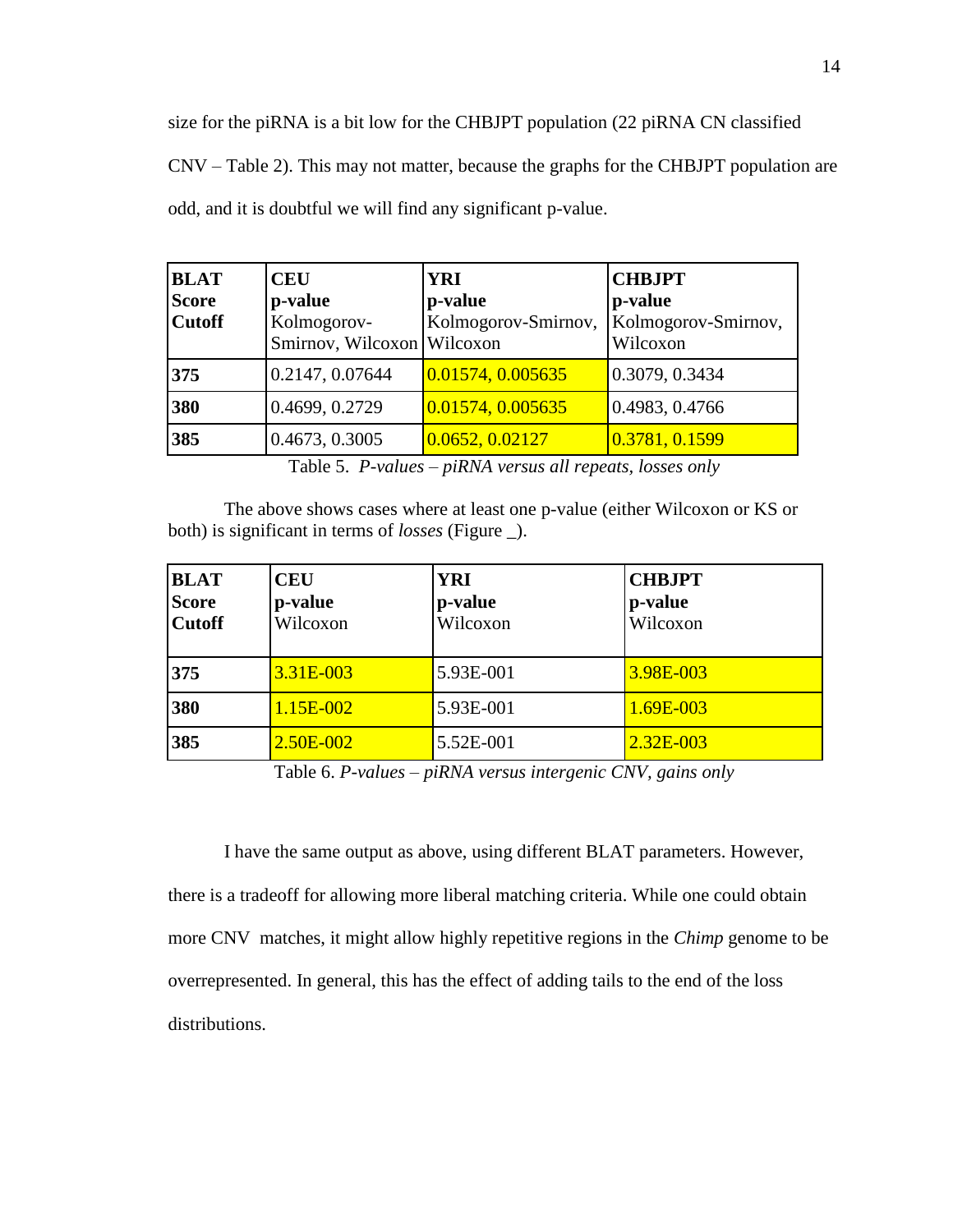### **Additional Loss Information**

The following tables show more a one sided Wilcoxon test comparing piRNA CNV to repeat CNV (Table 7), and intergenic (Table 8).

| <b>BLAT</b><br><b>Score</b><br><b>Cutoff</b> | <b>CEU</b><br>p-value | <b>YRI</b><br>p-value | <b>CHBJPT</b><br>p-value |
|----------------------------------------------|-----------------------|-----------------------|--------------------------|
| 375                                          | 0.07644               | 0.005635              | 0.3434                   |
| 380                                          | 0.2729                | 0.005287              | 0.4766                   |
| 385                                          | 0.3005                | 0.02127               | 0.1599                   |

Wilcoxon one sided test,  $H_a = \pi RNA <$  repeats

Table 7. *P-values piRNA versus repeats – losses*

| <b>BLAT</b><br><b>Score</b><br><b>Cutoff</b> | <b>CEU</b><br>p-value | <b>YRI</b><br>p-value | <b>CHBJPT</b><br>p-value |
|----------------------------------------------|-----------------------|-----------------------|--------------------------|
| 375                                          | $0.00E + 000$         | 0.0005253             | 0.1815                   |
| 380                                          | 0.1010                | 0.0004742             | 0.3476                   |
| 385                                          | 0.1080                | 0.005243              | 0.07698                  |

Wilcoxon one sided test,  $H_a = piRNA <$  intergenic

Table 8. *P-values piRNA versus intergenic – losses*

These results show that the median difference between the two populations is not zero – in fact, the median for the piRNA CNV distribution is significantly lower from the intergenic CNV distribution. The results shown are for comparison with

### **Bootstrapping gains**

We wanted to check our results using bootstrapping. In the below tables, the cutoff indicates the frequency threshold used in the bootstrapping – that is, a cutoff of 0.60 means that any CNV overlap-gain with frequency above 0.60 could be sampled. A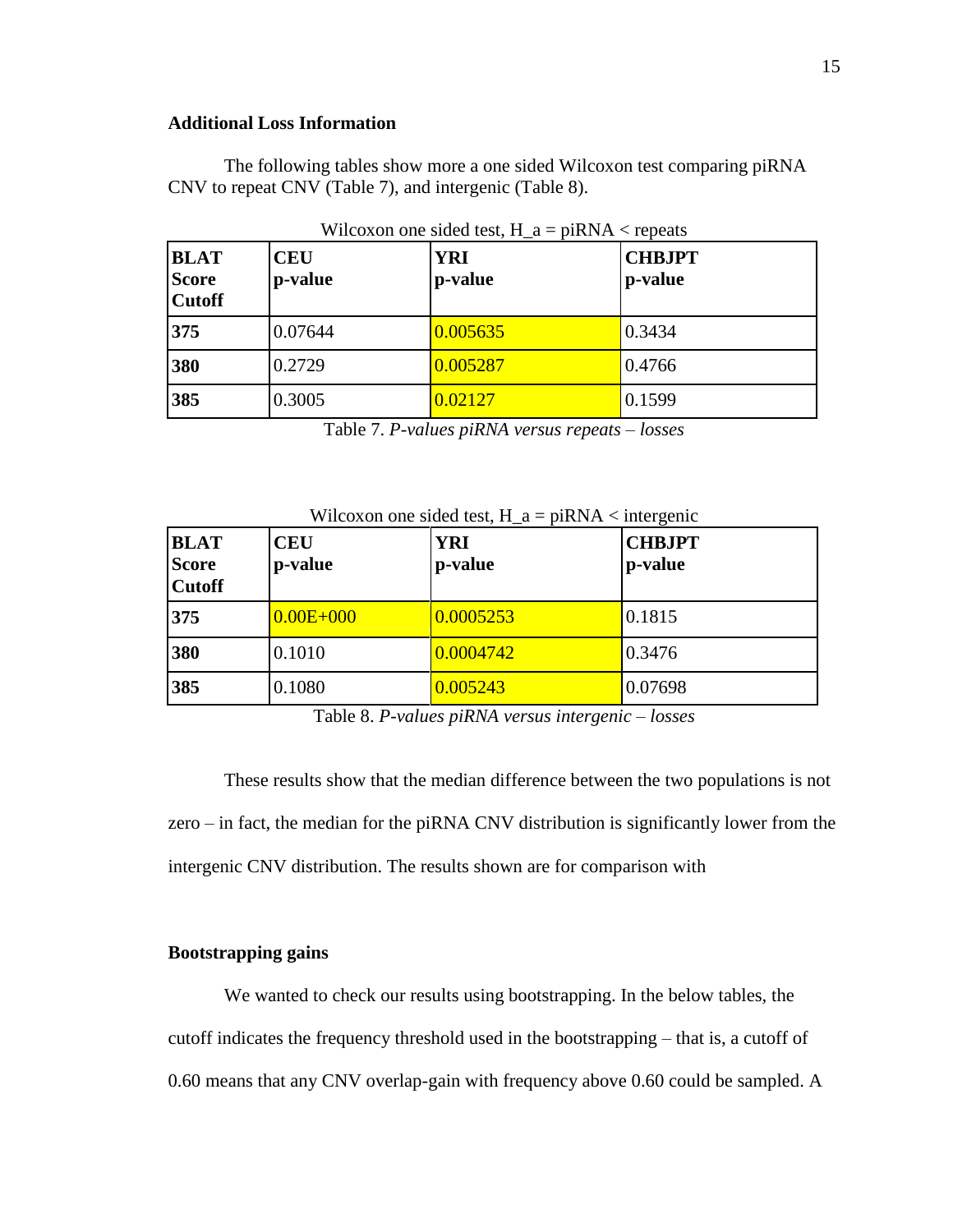sample size equivalent to the total number of piRNA for a given population was taken from the Repeat distribution and the Intergenic distribution of frequencies. The p-value indicates the number of instances (out of 30,000) in which the Repeat/Intergenic samples had counts of high frequency gains which were greater than the number of high frequency gains for piRNA.

You'll notice that in all cases the Intergenic p-values are much better than those attained from the Wilcoxon/KS tests above. Additionally the p-values are significant for repeats in CEU and CHBJPT (at 0.60) and for YRI at a cutoff of 0.80.

|               | <b>CEU</b> | <b>CEU</b>     | <b>CHBJPT</b> | <b>CHBJPT</b> | <b>YRI</b> | <b>YRI</b> |
|---------------|------------|----------------|---------------|---------------|------------|------------|
| <b>Cutoff</b> | Repeats    | Intergenic     | Repeats       | Intergenic    | Repeats    | Intergenic |
| 0.6           | 0.000633   | $\overline{0}$ | 0.0214        | 0.0001        | 0.1208     | 0.0375     |
| 0.7           | 0.00186    | 0.0            | 0.2513        | 0.0032        | 0.0741     | 0.0309     |
| 0.8           | 0.00596    | 0.0            | 0.0695333     | 0.00056       | 0.02026    | 0.0096     |
| 0.85          | 0.0139     | 0.000066       | 0.029466      | 0.00003       | 0.0907333  | 0.0445     |
| $\bf{0.9}$    | 0.0022     | 0.0            | 0.071533      | 0.000166      | 0.101733   | 0.03583    |
| 0.95          | 0.0029666  | 0.035833       | 0.274         | 0.00406       | 0.0577     | 0.01386    |

An estimated cutoff of 0.80 or 0.85 is reasonable.

Table 9. *estimated P-values – bootstrapping (gains)*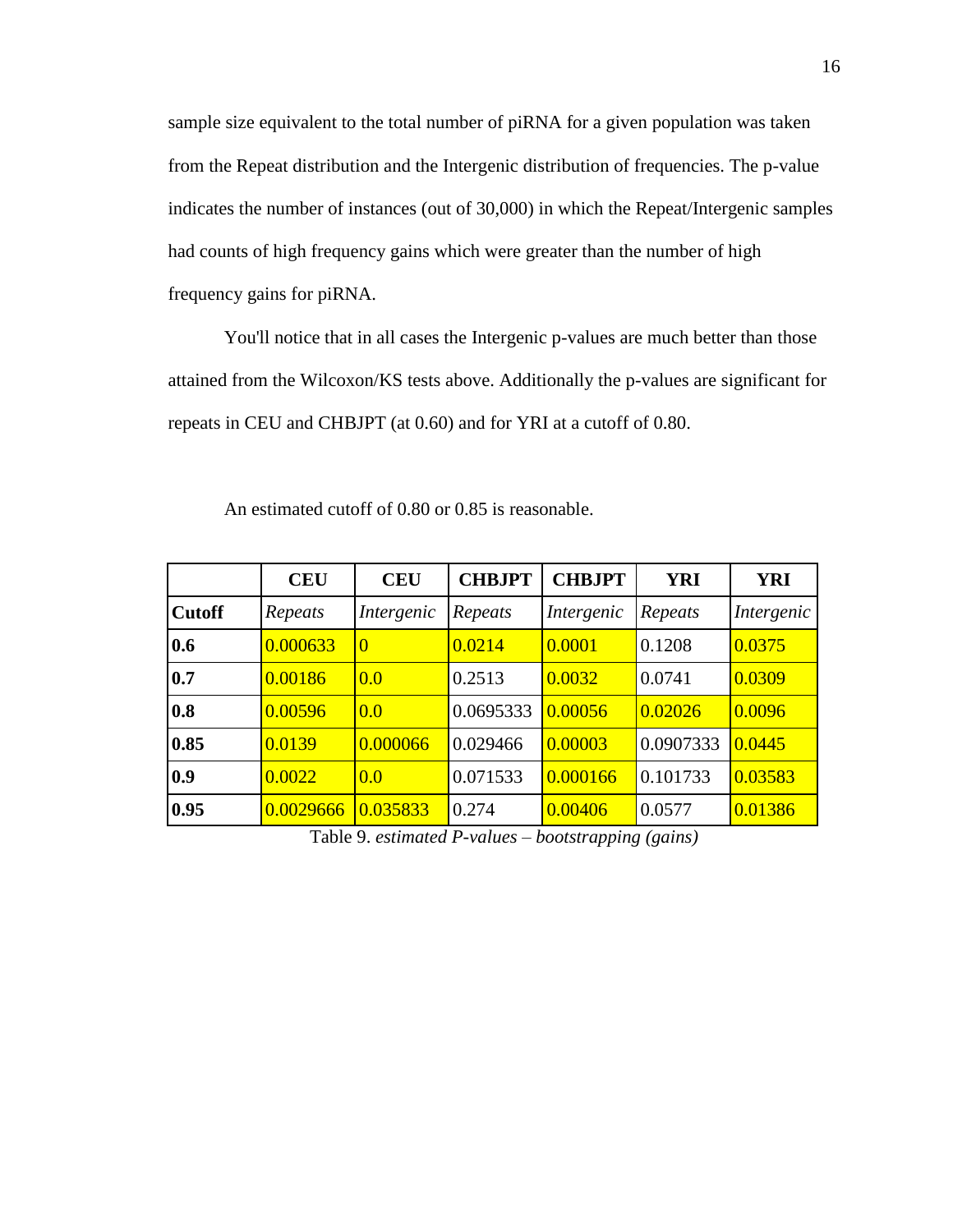### **Bootstrapping Losses**

Bootstrapping for losses used the same scheme for the previous bootstrapping on gains. That is, 30,000 subsamples were taken at the various cutoffs, and the p-value is indicative of the number of times that there were **more** low frequency repeats/intergenic CNV than low frequency piRNA.

It appears that this results in better p-values for CEU, but for the YRI (even though at all cutoffs we see significant results) the results from the Wilcoxon test(s) are better.

|               | <b>CEU</b> | <b>CEU</b> | <b>CHBJPT</b> | <b>CHBJPT</b> | <b>YRI</b> | <b>YRI</b> |
|---------------|------------|------------|---------------|---------------|------------|------------|
| <b>Cutoff</b> | Repeats    | Intergenic | Repeats       | Intergenic    | Repeats    | Intergenic |
| 0.40          | 0.177      | 0.0653     | 0.3378        | 0.2437        | 0.0233     | 0.016866   |
| 0.30          | 0.2165666  | 0.083933   | 0.38703       | 0.349366      | 0.01866    | 0.0120     |
| 0.20          | 0.028733   | 0.01013    | 0.14466       | 0.13276       | 0.042866   | 0.014233   |
| 0.15          | 0.0223     | 0.0072     | 0.1432        | 0.10903       | 0.01666    | 0.004866   |
| 0.10          | 0.031333   | 0.0202     | 0.383733      | 0.198233      | 0.02166    | 0.0038     |
| 0.05          | 0.079466   | 0.047133   | 0.172         | 0.0806        | 0.0477     | 0.0153     |

Table 10. *estimated P-values – bootstrapping (losses)*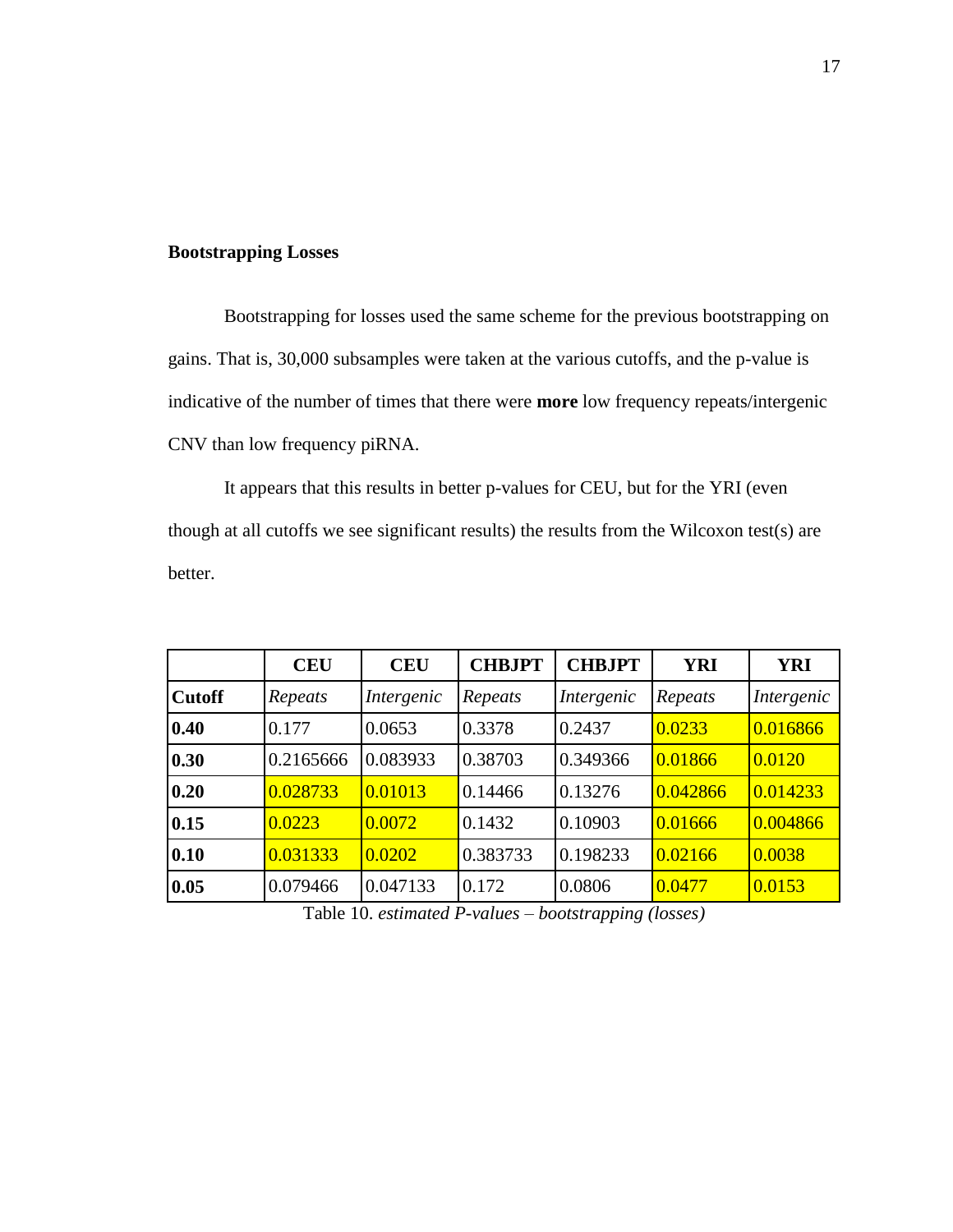# **V. Appendix**

# **Figures**

The following graphs were created through an in-house computer script coded by myself. They were subsequently used in [11].



**Figure 1**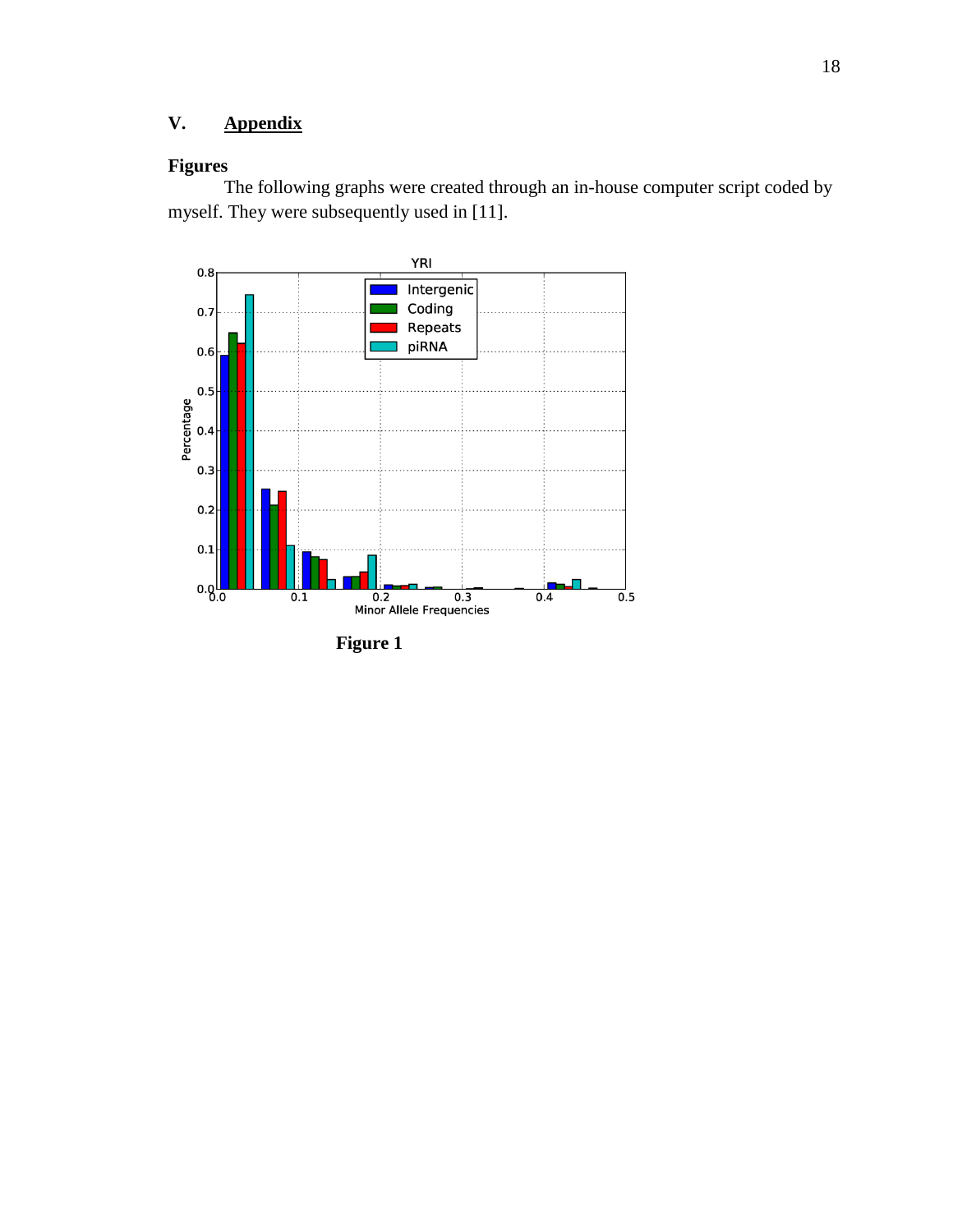



**Figure 3**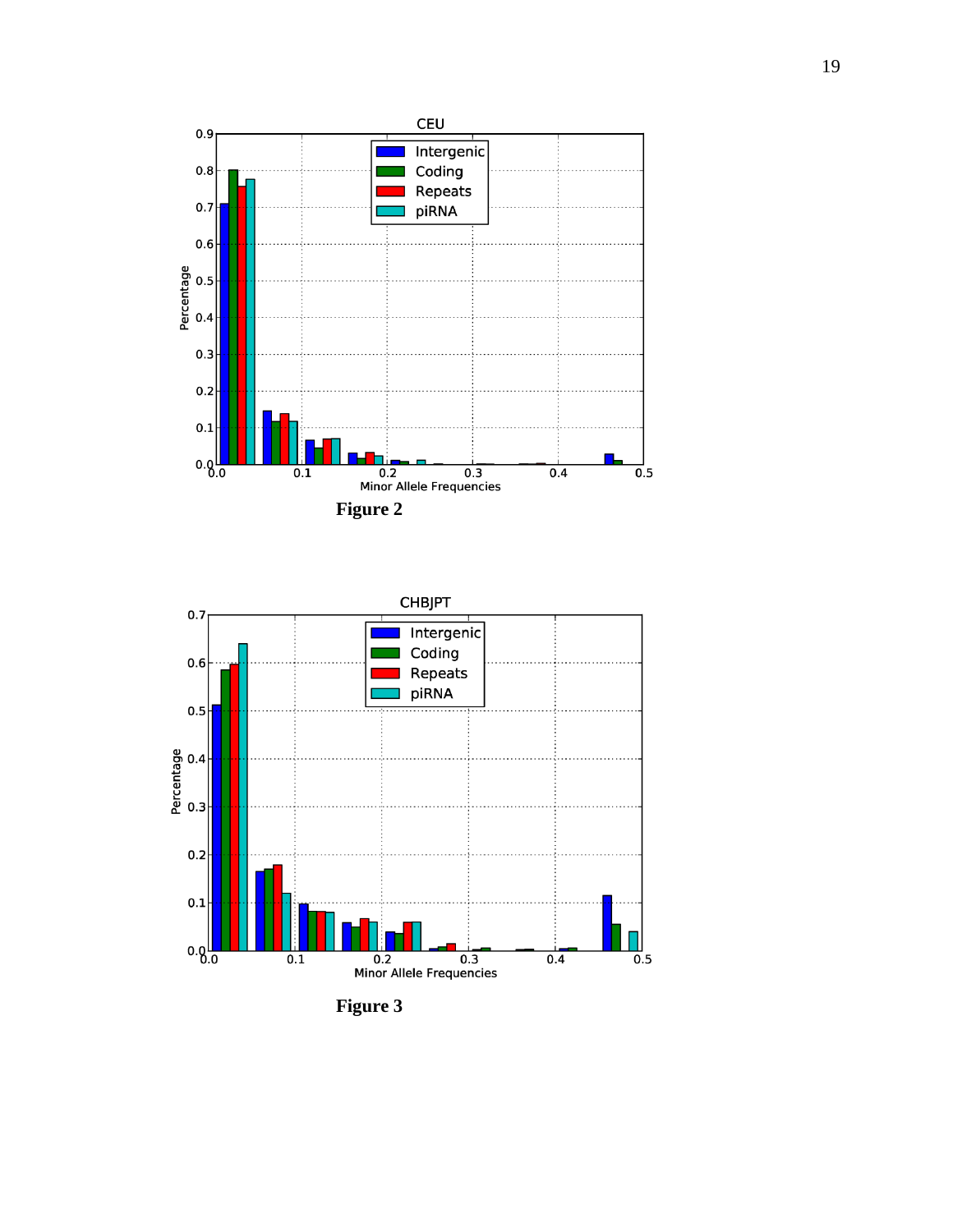



**Figure 5**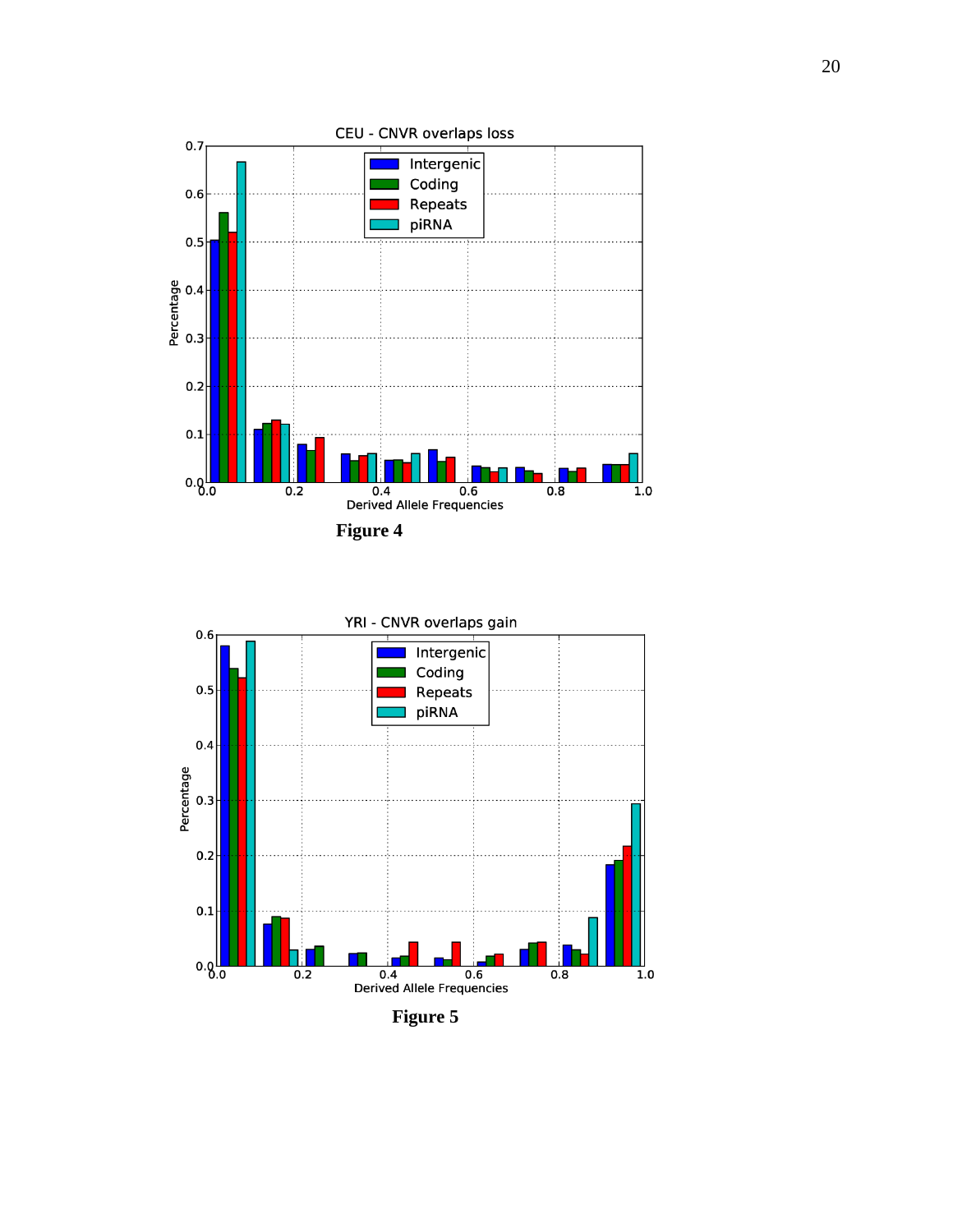

**Figure 6**



**Figure 7**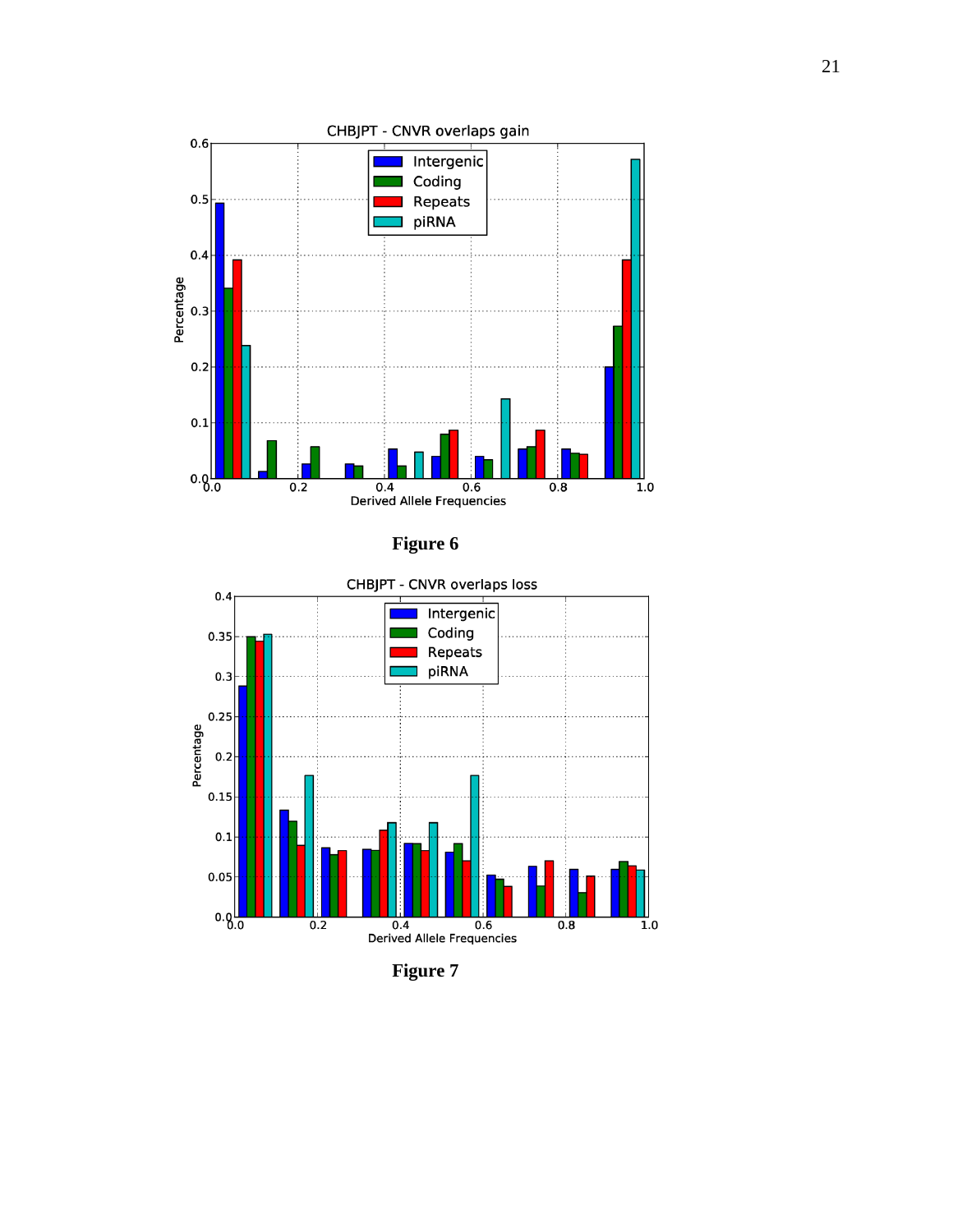

**Figure 9**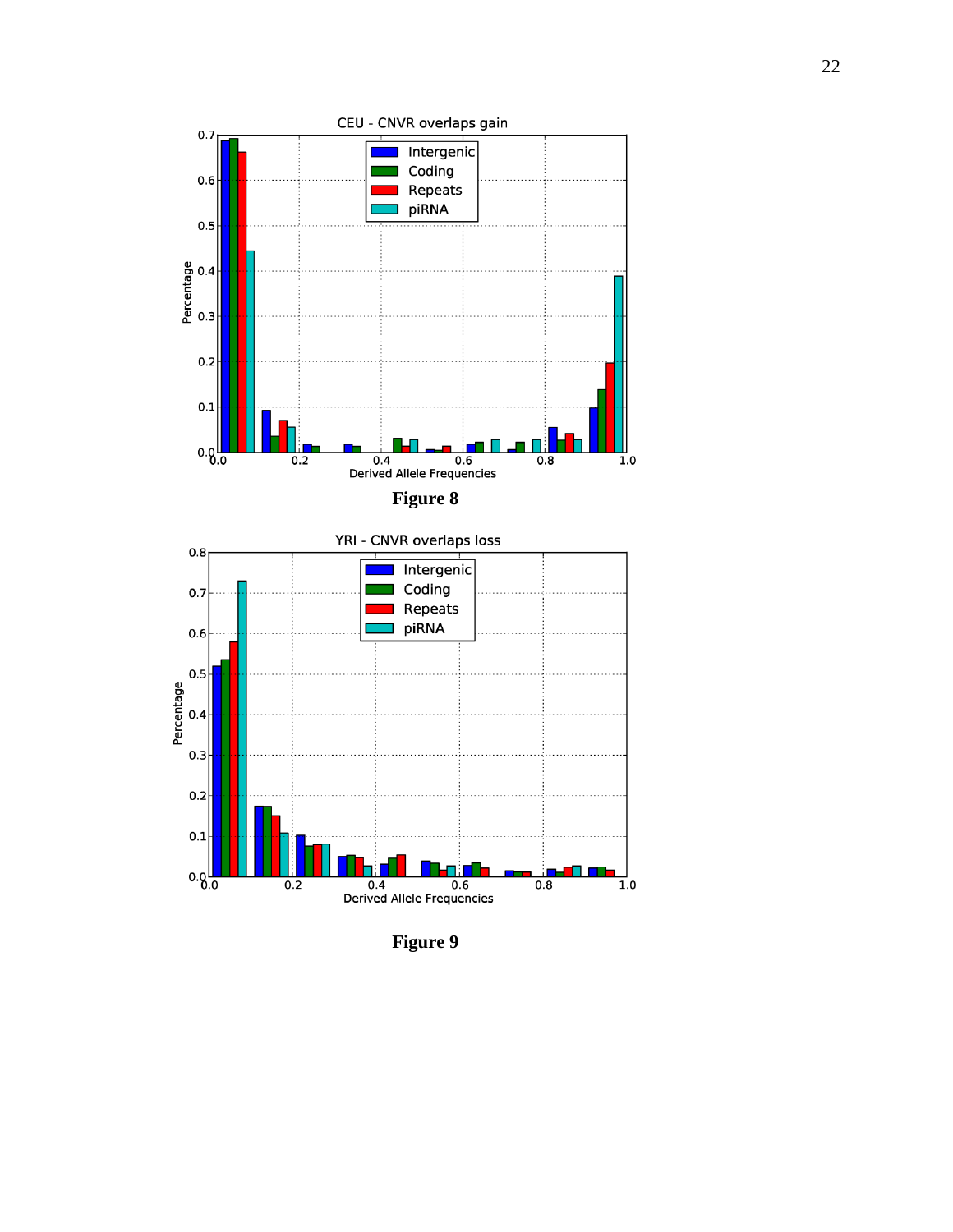### **VI. Bibliography**

[1] Hogan, D. J., Riordan, D. P., Gerber, A. P., Herschlag, D. & Brown, P. O. Diverse RNA-binding proteins interact with functionally related sets of RNAs, suggesting an extensive regulatory system. PLoS Biol. 6, e255 (2008).

[2] Bussemaker, H.J. , Li, H. & Siggia, E.D. Regulatory element detection using correlation with expression. Nat. Genet. 27, 167–171. <http://bussemaker.bio.columbia.edu/software/REDUCE/>.

[3] Nagalakshmi, U. et al. The transcriptional landscape of the yeast genome defined by RNA sequencing. Science published online, doi:doi: 10.1126/science.1158441 (1 May 2008).

[4] Shalgi R, Lapidot M, Shamir R, Pilpel Y. 2005. A catalog of stability-associated sequence elements in 3' UTRs of yeast mRNAs. Genome Biol. 6:R86

[5] Kellis, M., Patterson, N., Endrizzi, M., Birren, B., and Lander, E.S. 2003. Sequencing and comparison of yeast species to identify genes and regulatory elements. Nature 423: 241–254.

[6] Chen K, Rajewsky N. Deep conservation of microRNA-target relationships and 3' UTR motifs in vertebrates, flies, and nematodes. Cold Spring Harb Symp Quant Biol 2006; 71:149–156.

[7] Liti G, Carter DM, Moses AM, Warringer J, Parts L, et al. (2009) Population genomics of domestic and wild yeasts. Nature 458: 337–341.

[8] Rajewsky N, Vergassola M, Gaul U, Siggia ED (2002) Computational detection of genomic cis-regulatory modules applied to body patterning in the early Drosophila embryo. BMC Bioinformatics 3: 30.

[9] Bussemaker HJ, Li H, Siggia ED: Building a dictionary for genomes: identification of presumptive regulatory sites by statistical analysis. Proc Natl Acad Sci USA 2000, 97:10096-100

[10] Li X, Quon G, Lipshitz HD, Morris Q: Predicting in vivo binding sites of RNAbinding proteins using mRNA secondary structure. RNA 2010;16:1096-1107

[11] Gould, David W., Sergio Lukic, and Kevin C. Chen. "Selective Constraint on Copy Number Variation in Human Piwi-Interacting RNA Loci." *PloS one* 7.10 (2012): e46611.

[12] Brennecke J, Aravin A, Stark A, Dus M, Kellis M, et al. (2007) Discrete small RNAgenerating loci as master regulators of transposon activity in Drosophila. Cell 128: 1089– 1103. doi: [10.1016/j.cell.2007.01.043.](http://dx.doi.org/10.1016/j.cell.2007.01.043)